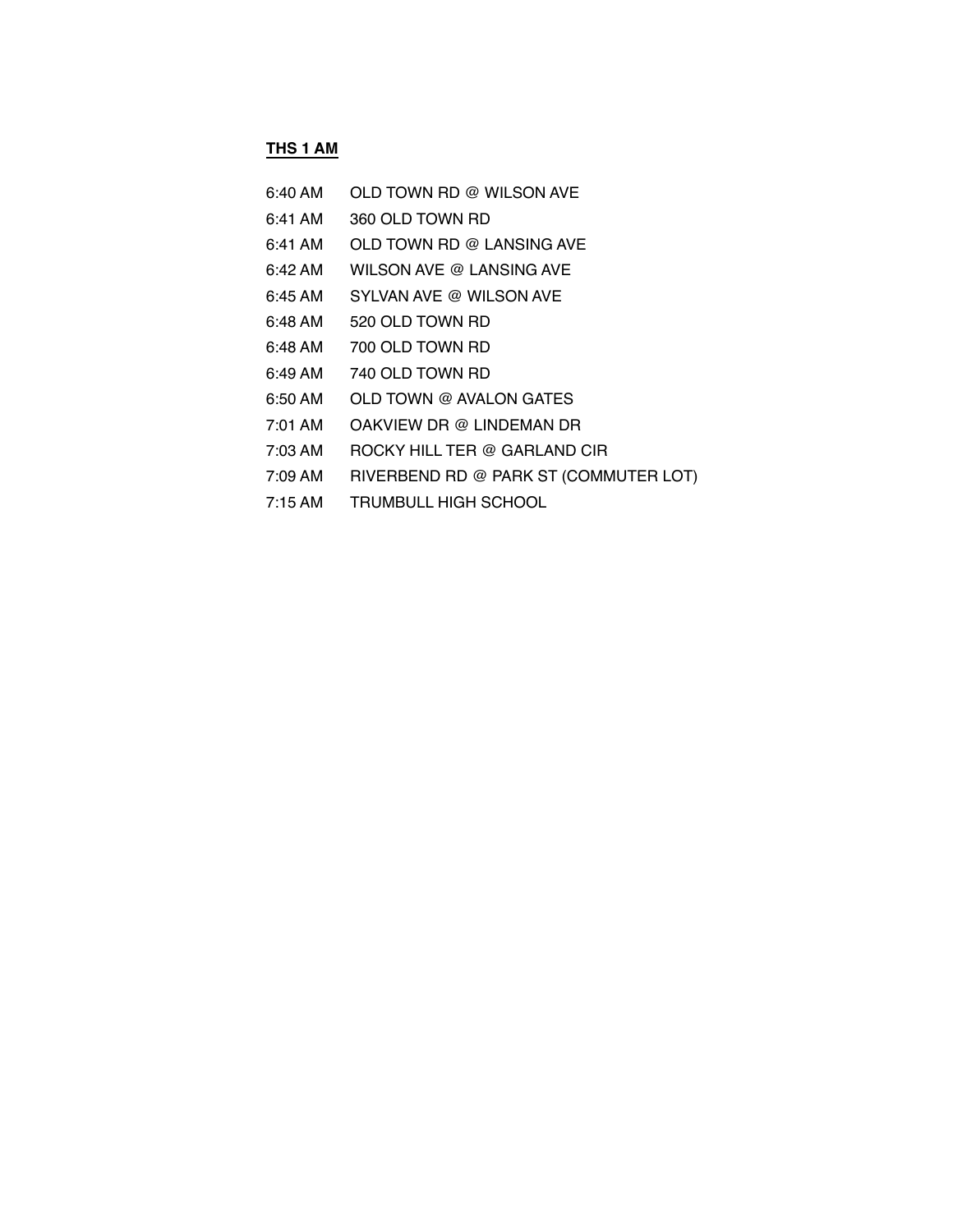# **THS 2 AM**

| 6:25 AM            | EDISON RD @ MELROSE AVE                |
|--------------------|----------------------------------------|
| 6:26 AM            | 231 EDISON RD                          |
| 6:27 AM            | 238 EDISON RD                          |
| 6:27 AM            | 275 EDISON RD                          |
| 6:28 AM            | 310 EDISON RD                          |
| 6:28 AM            | EDISON RD @ JUDSON ST                  |
| 6:31 AM<br>6:31 AM | 32 WOODRIDGE CIR<br>200 EDISON RD      |
| 6:32 AM            | <b>183 EDISON RD</b>                   |
| 6:34 AM            | WILLIAMS RD @ RAYNOR AVE               |
| 6:35 AM            | WILLIAMS RD @ RUTLEE DR                |
| 6:36 AM            | DEERFIELD DR @ RAYNOR AVE              |
| 6:38 AM            | 320 EDISON RD                          |
| 6:39 AM            | LEONARD PL @ ELAINE ST                 |
| 6:40 AM            | LEONARD PL @ BAILEY ST                 |
| 6:42 AM            | BAILEY ST @ SCOTT LN                   |
| 6:43 AM            | CRAIG LN @ BLACKSTONE RD               |
| 6:44 AM            | BLACKSTONE RD @ EVERGREEN LN           |
| 6:46 AM            | LEONARD PL @ ARROWHEAD RD              |
| 6:47 AM            | LEONARD PL @ WOOLSLEY AVE              |
| 6:49 AM            | LOUNSBURY RD @ SUNNYCREST RD           |
| 6:50 AM            | BLACKSTONE RD @ WOOLSLEY AVE           |
| 6:51 AM            | THORBURN AVE @ WOOLSLEY AVE            |
| 6:53 AM            | EDISON RD @ CRAIG LN                   |
| 6:53 AM            | 459 EDISON RD/460 EDISON RD            |
| 6:54 AM            | 437 EDISON RD                          |
| $6:55$ AM          | MACARTHUR RD @ BARBARA ST              |
| 6:57 AM            | GIBSON AVE @ BARRY PL                  |
| 6:57 AM            | GIBSON AVE @ CANTERBURY LN             |
|                    | 6:59 AM CANTERBURY LN @ WHITE BIRCH DR |
|                    | 7:00 AM JEROME AVE @ WHITE BIRCH DR    |
| 7:01 AM            | LILLIAN DR @ PETERS RD                 |
|                    | 7:02 AM JEROME AVE @ MACARTHUR RD      |
|                    | 7:06 AM 390 EDISON RD                  |
|                    | 7:06 AM   407 EDISON RD                |
|                    | 7:08 AM 576 EDISON RD                  |
|                    | 7:09 AM   620 EDISON RD                |
| 7:15 AM            | <b>TRUMBULL HIGH SCHOOL</b>            |
|                    |                                        |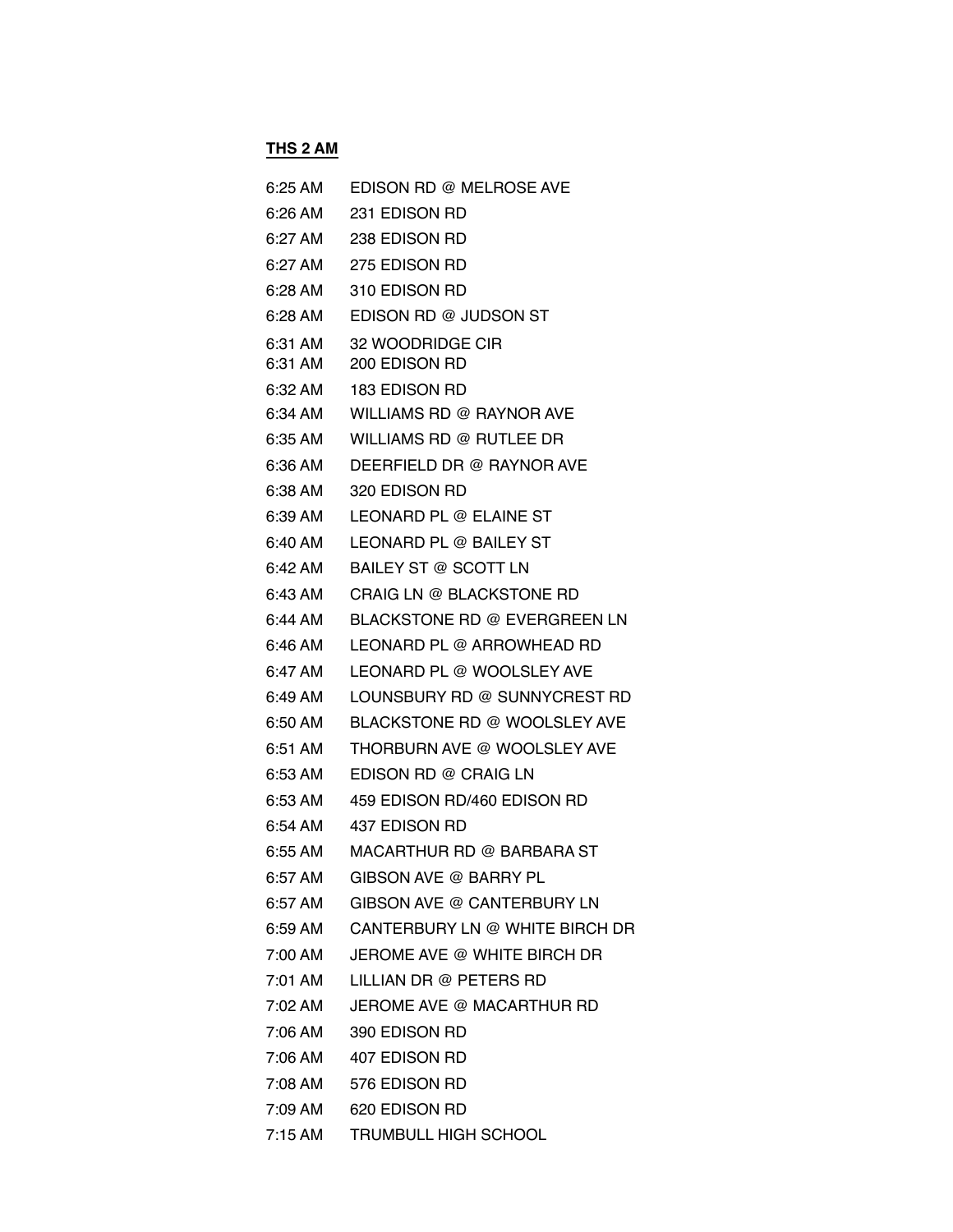### **THS 3 AM**

| 6:35 AM           | 5738 MAIN ST                      |
|-------------------|-----------------------------------|
| 6:35 AM           | 5726 MAIN ST                      |
| 6:36 AM           | 5683 MAIN ST                      |
| 6:36 AM           | MAIN ST @ COTTAGE ST              |
| 6:37 AM           | MAIN ST @ EVELYN ST               |
| 6:38 AM           | MAIN ST @ PONDVIEW AVE            |
| 6:40 AM           | BASSICK RD @ OLD BARN RD          |
| 6:43 AM           | LORMA AVE @ SMITH PL              |
| 6:45 AM           | FERNWOOD RD @ EVELYN ST           |
| 6:49 AM           | COTTAGE ST @ FRELMA DR            |
| 6:50 AM           | COTTAGE ST @ DALECOT DR           |
| 6:51 AM           | GLENBROOK RD @ RANGELY DR (SOUTH) |
| $6:52 \text{ AM}$ | RANGELY DR @ GLENBROOK RD (NORTH) |
| $6:53$ AM         | DALE RD @ MAYMONT LN              |
| 6:55 AM           | MAYMONT LN @ CANOE BROOK RD       |
| 6:55 AM           | CANOE BROOK RD @ DAYTON CIR       |
| 6:56 AM           | CANOE BROOK RD @ DALE RD          |
| 6:57 AM           | LANTERN HILL RD @ GLEN SPRING DR  |
| 6:58 AM           | LANTERN HILL RD @ YORKTOWN CIR    |
| 6:59 AM           | CANOE BROOK RD @ PARK LN          |
| 7:00 AM           | PARK LN @ GARWOOD RD              |
| 7:00 AM           | PARK LN @ JOHNSON ST              |
| 7:01 AM           | PARK LN @ DALECOT DR              |
| 7:02 AM           | PARK LN @ FLORAL LN               |
| 7:03 AM           | PARK LN @ WESTWOOD RD             |
| 7:05 AM           | WOOD AVE @ SHADY LN               |
| 7:15AM            | <b>TRUMBULL HIGH SCHOOL</b>       |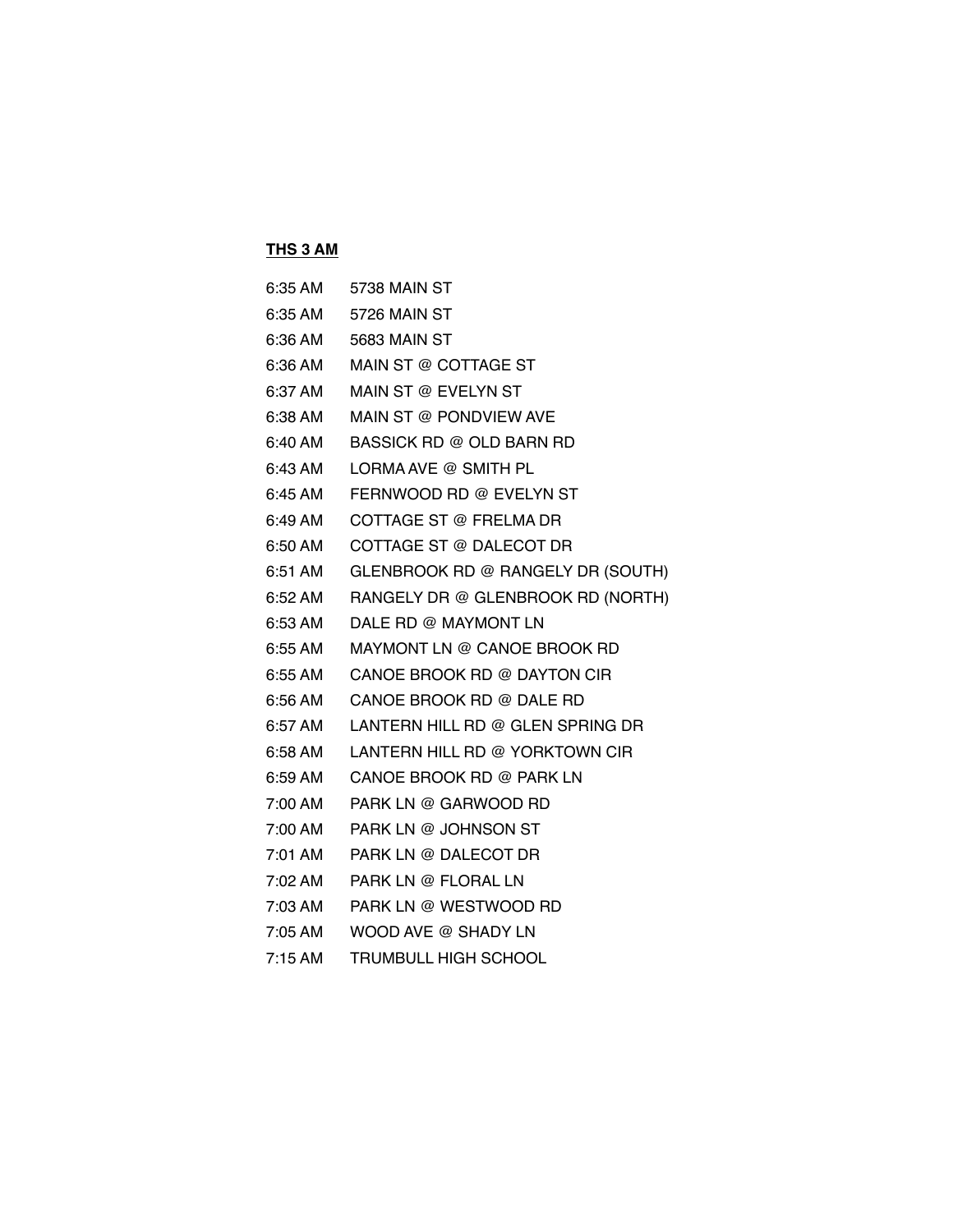### **THS 4 AM**

|         | 6:33 AM 280 BROADWAY                       |
|---------|--------------------------------------------|
|         | 6:33 AM 262 BROADWAY                       |
|         | 6:34 AM BROADWAY @ PARLOR ROCK RD          |
| 6:35 AM | BROADWAY @ SCIORTINO RD                    |
| 6:37 AM | 6467 MAIN ST/6469 MAIN ST                  |
| 6:38 AM | MAIN ST @ SIR THOMAS WAY                   |
| 6:38 AM | 6385 MAIN ST                               |
| 6:39 AM | 6353 MAIN ST                               |
| 6:40 AM | 6209 MAIN ST                               |
| 6:42 AM | MAIN ST @ WALKER RD                        |
| 6:44 AM | WALKER RD @ STERLING RD                    |
| 6:47 AM | NOKOMIS DR @ LAKE AVE                      |
| 6:48 AM | LAKE AVE @ PEMBERTON DR                    |
| 6:49 AM | LAKE AVE @ SALLYANN DR                     |
|         | 6:49 AM 155/154 LAKE AVE                   |
| 6:50 AM | LAKE AVE @ HELENA RD/164 LAKE AVE          |
| 6:50 AM | 187/188 LAKE AVE                           |
| 6:51 AM | 200 LAKE AVE                               |
|         | 6:51 AM LAKE AVE @ HAVERHILL RD            |
| 6:52 AM | LAKE AVE @ PRESTON RD                      |
| 6:55 AM | LAKE AVE @ LAKEVIEW TER                    |
|         | 6:55 AM 239 LAKE AVE                       |
| 6:56 AM | 173/176 LAKE AVE                           |
| 6:57 AM | 165/168 LAKE AVE                           |
| 6:58 AM | 111 LAKE AVE                               |
|         | 6:59 AM 83 LAKE AVE                        |
|         | 6:59 AM SHERMAN AVE @ LAKE AVE/58 LAKE AVE |
| 7:00 AM | LAKE AVE @ ASCOLESE RD                     |
| 7:02 AM | GWENDOLYN DR @ MAIN ST                     |
| 7:03 AM | 6236 MAIN ST                               |
| 7:04 AM | 6300 MAIN ST                               |
| 7:04 AM | MAIN ST @ JOHN ST                          |
| 7:05 AM | 6348 MAIN ST/6346 MAIN ST                  |
| 7:06 AM | 6368/6363 MAIN ST                          |
|         |                                            |

7:15 AM TRUMBULL HIGH SCHOOL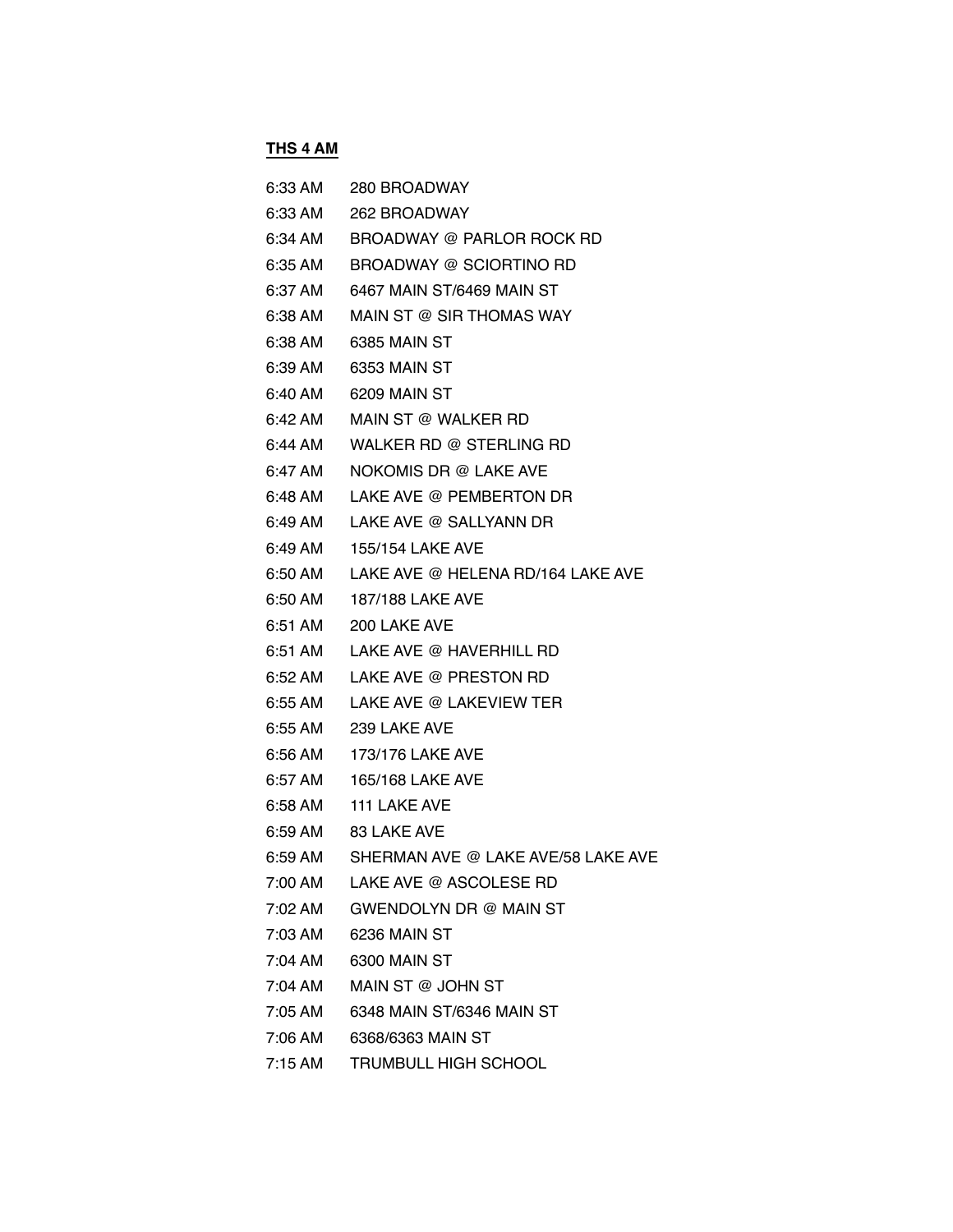# **THS 5 AM**

| 6:30 AM             | 6095 MAIN ST                     |
|---------------------|----------------------------------|
| 6:31 AM             | PINEHURST ST @ MAIN ST           |
| 6:33 AM             | MAIN ST @ EDGEWOOD AVE           |
| 6:35 AM             | MAIN ST @ BRIARCROFT AVE         |
| 6:37 AM             | MAIN ST @ CLIFFORD ST            |
| 6:38 AM             | MAIN ST @ BIRDSALL AVE           |
| 6:39 AM             | MAIN ST @ TURNEY PL              |
| $6:40$ AM           | MAIN ST @ HYDE TER               |
| $6:44 \, \text{AM}$ | 463 DAYTON RD                    |
| 6:45 AM             | ASBURY RD @ STEMWAY RD           |
| $6:48 \,$ AM        | ASBURY RD @ WEDGEWOOD RD         |
| $6:50$ AM           | MEADOWVIEW DR @ WEDGEWOOD RD     |
| 6:51 AM             | MEADOWVIEW DR @ ECHO HILL RD     |
| $6:51$ AM           | MEADOWVIEW DR @ NORTH LYNWOOD DR |
| $6:52 \text{ AM}$   | OAKLAND DR @ N LYNWOOD DR        |
| 6:53 AM             | LYNWOOD DR @ RIDGEVIEW AVE       |
| $6:54$ AM           | RIDGEVIEW AVE @ SHARON RD        |
| $6:54$ AM           | RANDALL DR @ RIDGEVIEW AVE       |
| $6:57$ AM           | OAKLAND DR @ RANDALL DR          |
| 6:59 AM             | MEADOW RD @ RANDALL DR           |
| 7:01 AM             | CLEMENS AVE @ MEADOWVIEW DR WEST |
| 7:03 AM             | CLEMENS AVE @ SUNRISE AVE        |
| 7:04 AM             | SUNRISE AVE @ GEORGE ST          |
| 7:15AM              | <b>TRUMBULL HIGH SCHOOL</b>      |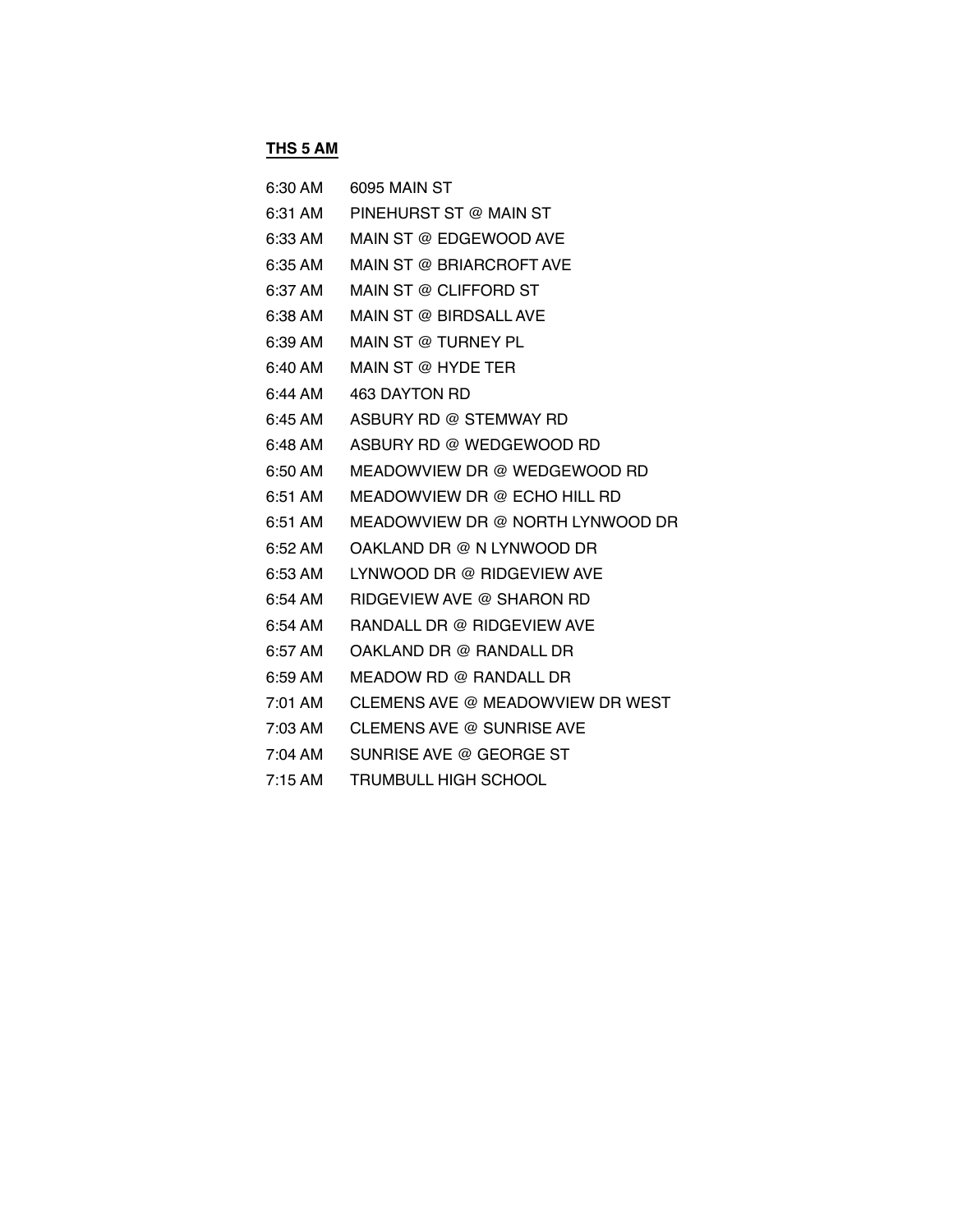## **THS 6 AM**

| 6:33 AM           | 4325 MADISON AVE              |
|-------------------|-------------------------------|
| $6:34 \text{ AM}$ | MADISON AVE @ BEECH ST        |
| 6:34 AM           | MADISON AVE @ CEDAR ST        |
| 6:35 AM           | MADISON AVE @ CHATFIELD DR    |
| $6:38 \,$ AM      | PLATTSVILLE RD @ MORRIS AVE   |
| 6:38 AM           | STONEWALL LN @ PLATTSVILLE RD |
| $6:40$ AM         | WALLER RD @ PLUMTREE LN       |
| 6:42 AM           | PLUMTREE LN @ CEIL RD         |
| $6:45 \text{ AM}$ | WENDY RD @ CEIL RD            |
| $6:46$ AM         | CEIL RD @ BRIAN DR            |
| 6:47 AM           | PLATTSVILLE RD @ RIDGEBURY DR |
| $6:48 \text{ AM}$ | <b>159 PLATTSVILLE RD</b>     |
| $6:49$ AM         | 121 CAMPBELL RD               |
| $6:50$ AM         | CAMPBELL RD @ RICHFIELD RD    |
| 6:52 AM           | ABRIC DR @ MADISON AVE        |
| 6:56 AM           | TURNER AVE @ BEECH ST         |
| $6:58$ AM         | BEECH ST @ MORRIS AVE         |
| 6:59 AM           | MORRIS AVE @ PINE ST          |
| 7:00 AM           | PINE ST @ MADISON AVE         |
| 7:01 AM           | 4293 MADISON AVE              |
| 7:02 AM           | 4300 MADISON AVE              |
| 7:02 AM           | 4308 MADISON AVE              |
| 7:03 AM           | BLACKHOUSE RD @ WAKELEY ST    |
| $7:15$ AM         | <b>TRUMBULL HIGH SCHOOL</b>   |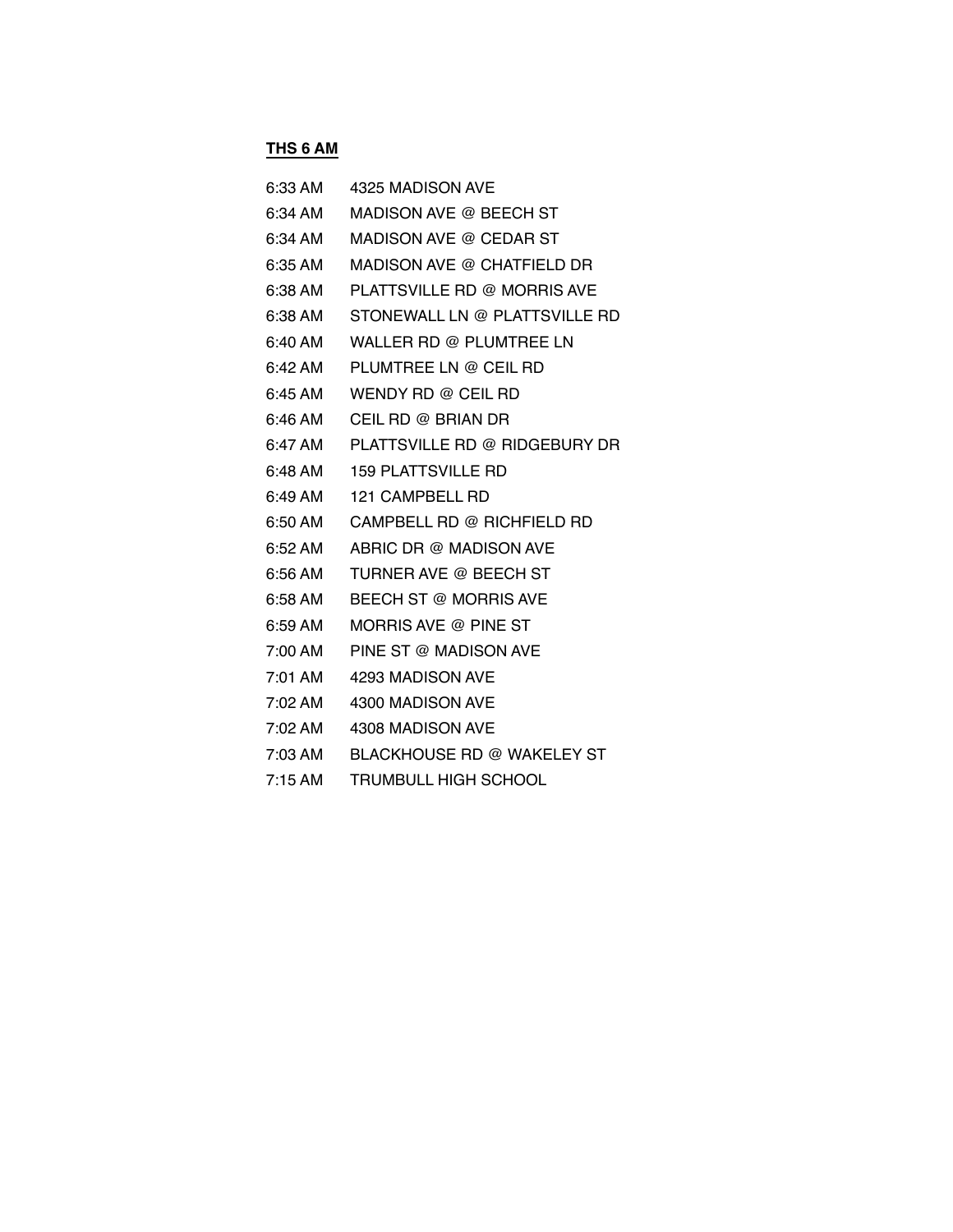# **THS 7 AM**

| 6:18 AM | MONROE TPKE @ WOODLAND HILLS DR          |
|---------|------------------------------------------|
| 6:20 AM | OLD MINE RD @ TUNGSTEN CIR               |
| 6:23 AM | 7144 MAIN ST                             |
| 6:25 AM | OWL HILL TRL @ OLD TURNPIKE RD           |
| 6:26 AM | TASHUA RD @ HAVILAND DR/91 TASHUA RD     |
| 6:28 AM | 172/173 TASHUA RD                        |
| 6:28 AM | <b>190 TASHUA RD</b>                     |
| 6:29 AM | 235 TASHUA RD                            |
| 6:29 AM | 230/245 TASHUA RD                        |
| 6:30 AM | COVENTRY LN @ TUDOR LN                   |
| 6:31 AM | COVENTRY LN @ CRESCENT LN                |
| 6:32 AM | COVENTRY LN @ AUTUMN DR                  |
| 6:35 AM | 18 RED BARN RD                           |
| 6:36 AM | RED BARN RD @ TASHUA RD                  |
| 6:37 AM | 310 TASHUA RD                            |
| 6:38 AM | 410 TASHUA RD                            |
| 6:39 AM | EDINBURG LN @ MEADOW RIDGE DR            |
| 6:40 AM | <b>KENT LN @ KITCHER CT</b>              |
| 6:42 AM | <b>KENT LN @ NEWTON LN</b>               |
| 6:43 AM | 22 NEWTON LN                             |
| 6:43 AM | NEWTON LN @ MADISON AVE                  |
| 6:44 AM | 5296 MADISON AVE/5299 MADISON AVE        |
| 6:45 AM | 5293 MADISON AVE                         |
| 6:46 AM | ESSEX LN @ STURBRIDGE LN                 |
| 6:48 AM | HIGH RIDGE RD @ TASHUA RD                |
| 6:49 AM | 455 TASHUA RD                            |
|         |                                          |
| 6:51 AM | <b>129 FRESH MEADOW DR</b>               |
| 6:54 AM | MADISON AVE @ FARMSTEAD LN SOUTH         |
| 6:54 AM | MADISON AVE @ SAXONY DR/5069 MADISON AVE |
| 6:56 AM | BRETTONWOODS RD @ NORMANDY RD            |
| 6:57 AM | NORMANDY RD @ SURREY LN                  |
| 6:58 AM | SURREY LN @ OLD TREE FARM LN             |
| 6:59 AM | OLD TREE FARM LN @ SURREY LN WEST        |
| 7:02 AM | BRITTANY AVE @ MADISON AVE               |
| 7:15 AM | TRUMBULL HIGH SCHOOL                     |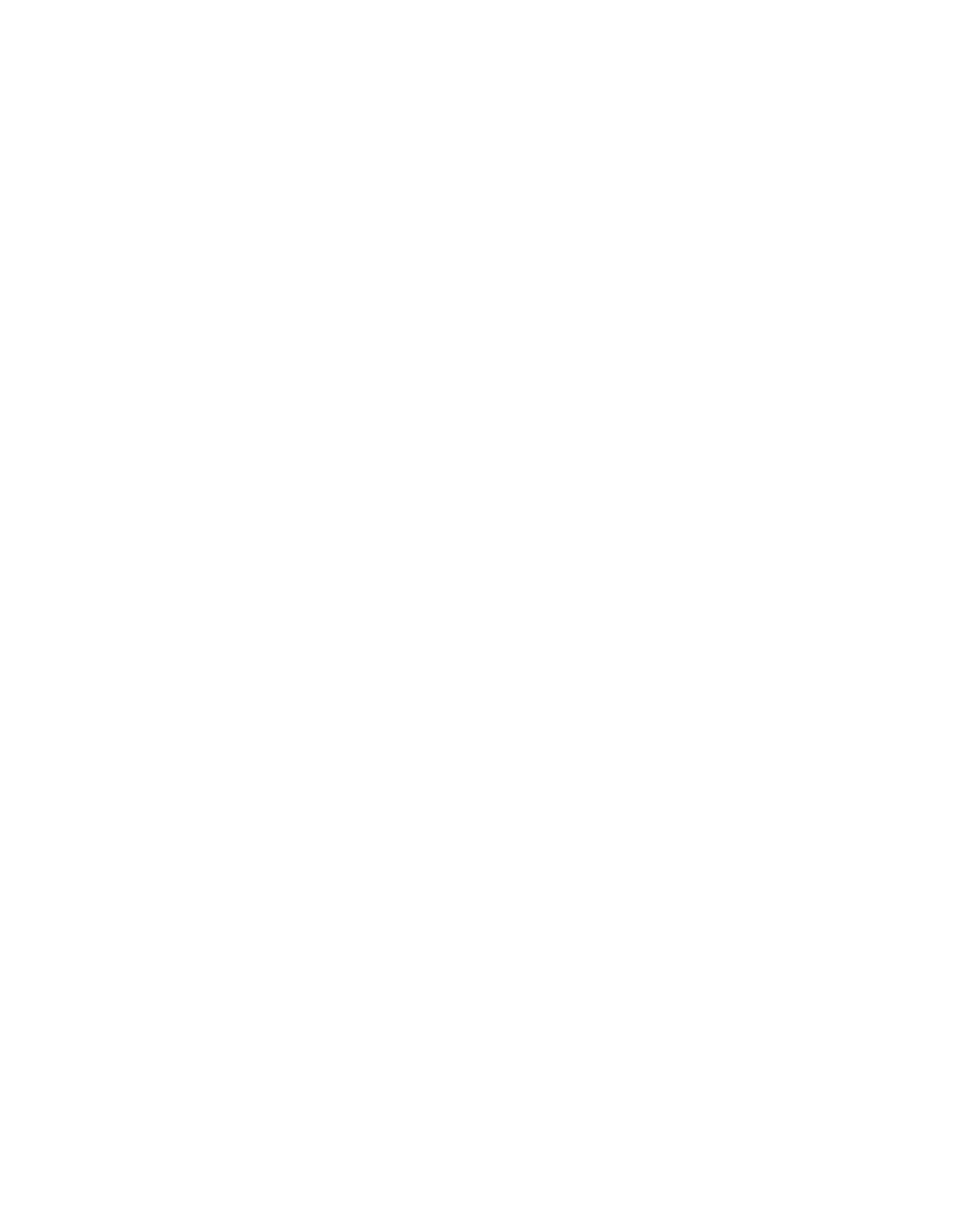# **THS 8 AM**

| 6:33 AM             | SHELTON RD @ CEMETERY DR           |
|---------------------|------------------------------------|
| $6:34 \, \text{AM}$ | SHELTON RD @ WHEELER DR            |
| 6:35 AM             | 301/310 SHELTON RD                 |
| $6:36$ AM           | SHELTON RD @ BRIARWOODS TER        |
| 6:37 AM             | WOODCREST AVE @ BRIARWOOD TER      |
| 6:39 AM             | WOODCREST AVE @ BRIAR HILL DR      |
| 6:42 AM             | GARNET PL @ HUNTINGTON RD          |
| 6:43 AM             | 3325 HUNTINGTON RD                 |
| 6:44 AM             | 3161 HUNTINGTON RD                 |
| 6:45 AM             | <b>2821 HUNTINGTON RD</b>          |
| 6:45 AM             | 2771 HUNTINGTON RD                 |
| $6:46$ AM           | 2735 HUNTINGTON RD                 |
| 6:49 AM             | NICHOLS AVE @ SILVER LN            |
| 6:51 AM             | HUNTINGTON TPKE @ JUNIPER RIDGE RD |
| 6:52 AM             | HUNTINGTON TPKE @ BEARDSLEY PKY    |
| 6:54 AM             | HUNTINGTON TPKE @ PAULINE ST       |
| 6:55 AM             | HUNTINGTON TPKE @ STELLA ST        |
| 6:57 AM             | HUNTINGTON TPKE @ WILDFLOWER LN    |
| 6:58 AM             | HUNTINGTON TPKE @ ROCKY RIDGE DR   |
| 7:00 AM             | HUNTINGTON TPKE @ JERUSALEM HILL   |
| 7:01 AM             | HUNTINGTON TPKE @ HILLTOP DR       |
| 7:04 AM             | HUNTINGTON TPIKE @ CORNFIELD RD    |
| 7:07 AM             | 2050 HUNTINGTON TPKE               |
| 7:08 AM             | HUNTINGTON TPKE @ CARRIAGE DR      |
| $7:13$ AM           | STROBEL RD @ DOE HOLLOW DR         |
| 7:15AM              | TRUMBULL HIGH SCHOOL               |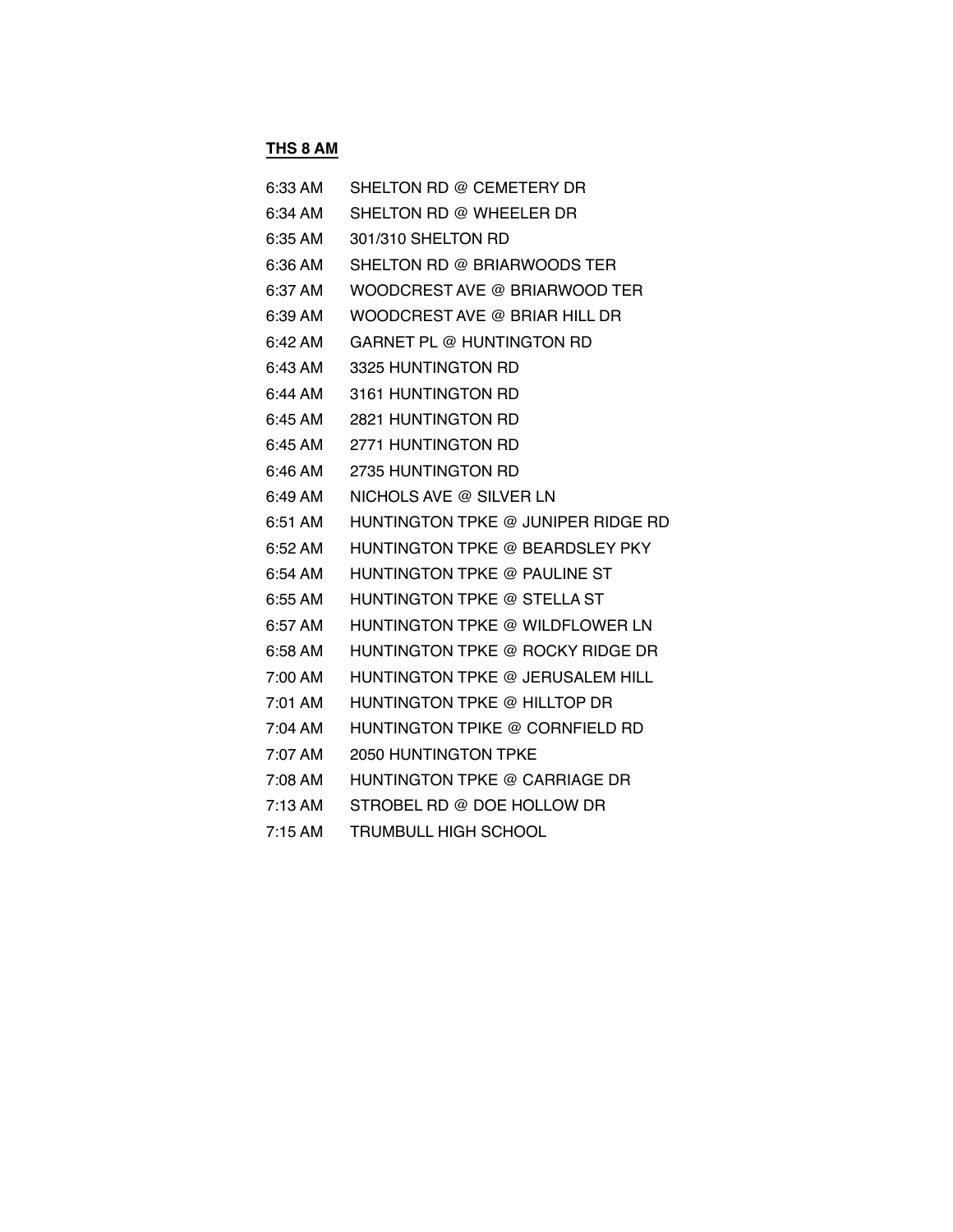### **THS 9 AM**

| $6:25 \text{ AM}$ | 558 WHITNEY AVE                    |
|-------------------|------------------------------------|
| 6:31 AM           | MIDLAND RD @ CARDINAL CIR (SOUTH)  |
| 6:33 AM           | WOODMERE DR @ WILLOW LN            |
| 6:37 AM           | <b>GRAYROCK RD @ STONELEIGH RD</b> |
| 6:40 AM           | 215 BEACON HILL RD                 |
| 6:41 AM           | OLDFIELD RD @ BEACON HILL          |
| 6:42 AM           | BEACON HILL RD @ PILGRIM LN        |
| 6:44 AM           | SPINNING WHEEL RD @ GREENBRIER RD  |
| 6:46 AM           | GREEN HAVEN RD @ SPLIT ROCK RD     |
| 6:47 AM           | GREEN HAVEN RD @ GREENBRIER RD     |
| 6:48 AM           | GREENBRIER RD @ CORAL DR           |
| 6:50 AM           | 43 CORAL DR                        |
| 6:52 AM           | PAM BAR RD @ GREENBRIER RD         |
| 6:54 AM           | 83 HURD RD/82 HURD RD              |
| 6:55 AM           | HURD RD @ RANCH DR/123 HURD RD     |
| 6:55 AM           | 123 HURD RD                        |
| 6:56 AM           | 136 HURD RD                        |
| 6:56 AM           | HURD RD @ CLASSIC DR               |
| 6:57 AM           | 1279 DANIELS FARM RD               |
| 6:58 AM           | <b>1247 DANIELS FARM RD</b>        |
| 6:59 AM           | LEWIS RD @ LINGALE RD              |
| 7:01 AM           | LEWIS RD @ HIGHWOOD PL             |
| 7:02 AM           | LEWIS RD @ OXEN HILL RD            |
| 7:04 AM           | DEER RUN DR @ OXEN HILL RD         |
| 7:04 AM           | DEER RUN DR @ BARNSWALLOW DR       |
| 7:06 AM           | CLOVER HILL RD @ IRON GATE RD      |
| 7:08 AM           | IRON GATE RD @ KNECHT FARM RD      |
| $7:15$ AM         | <b>TRUMBULL HIGH SCHOOL</b>        |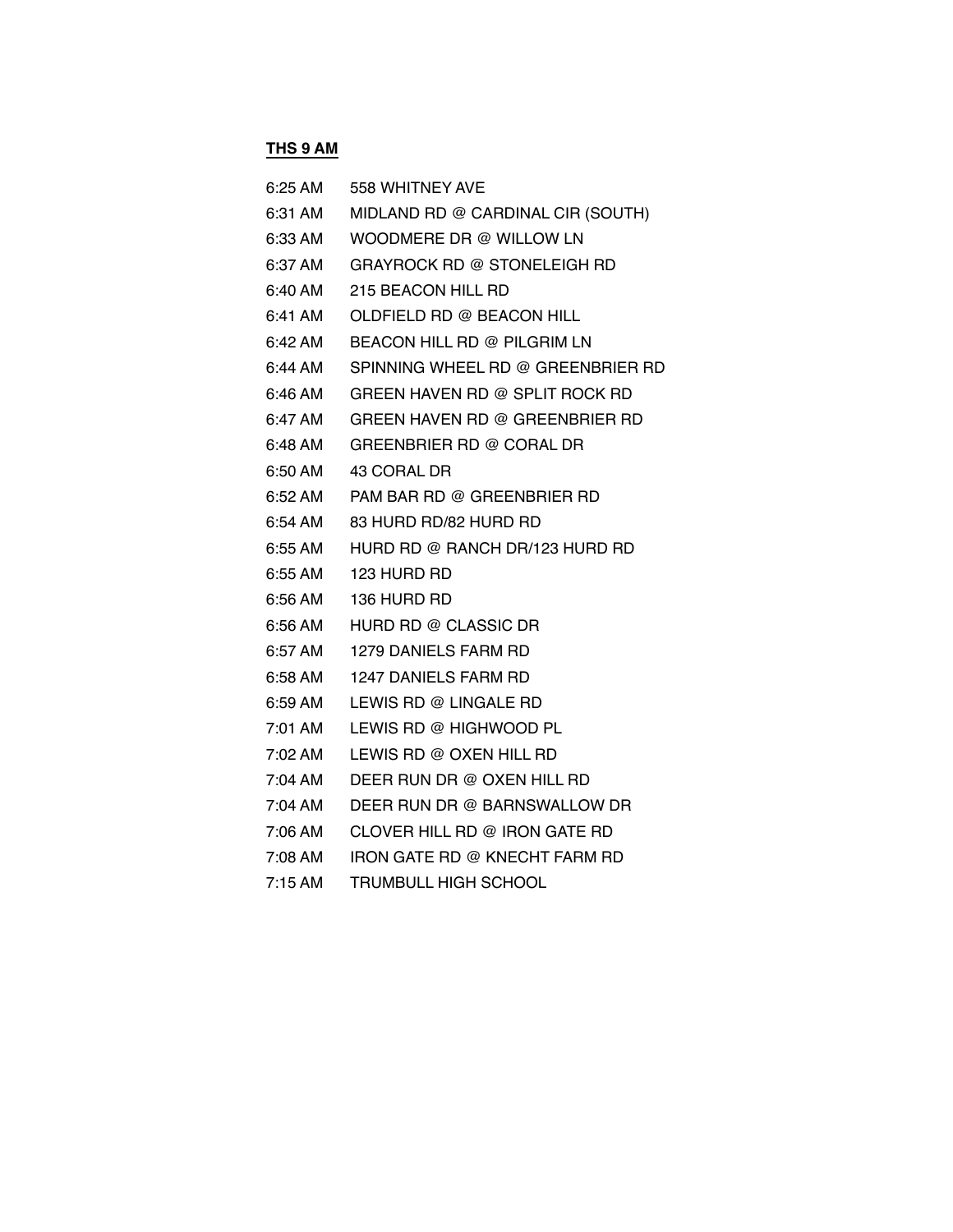### **THS 10 AM**

| 6:21 AM | WHITNEY AVE @ TELLER RD             |
|---------|-------------------------------------|
| 6:22 AM | TELLER RD @ OLD TELLER RD           |
| 6:24 AM | TELLER RD @ STIRRUP DR              |
| 6:24 AM | BEACH HILL DR @ TELLER RD           |
| 6:26 AM | SKATING POND @ CALDRON DR           |
| 6:29 AM | BUNKER HILL DR @ OLD FIRE RD        |
| 6:30 AM | OLD FIRE RD @ TOPAZ LN              |
| 6:33 AM | OLD FIRE RD @ TELLER RD             |
| 6:34 AM | TELLER RD @ AUGUST LN               |
| 6:36 AM | 72 TOPAZ LN                         |
| 6:40 AM | PORTERS HILL RD @ CEDAR LN          |
| 6:41 AM | 219 PORTERS HILL RD                 |
| 6:41 AM | PORTERS HILL RD @ SETTLERS RIDGE DR |
| 6:42 AM | PORTERS HILL RD @ PORTERS RIDGE RD  |
| 6:42 AM | PORTERS HILL RD @ BROOKVIEW DR      |
| 6:44 AM | 90 PORTERS HILL RD                  |
| 6:45 AM | PORTERS HILL RD @ AUDUBON LN        |
| 6:46 AM | ASPEN LN @ AUDUBON LN               |
| 6:47 AM | ASPEN LN @ PLUMB CREEK RD           |
| 6:48 AM | ASPEN LN @ VAIL CT                  |
| 6:49 AM | ASPEN LN @ BROOKVIEW DR             |
| 6:50 AM | ROCK SPRING RD @ VINTAGE RD         |
| 6:51 AM | STAG LN @ BEAR PAW RD               |
| 6:52 AM | STAG LN @ DEEP GORGE RD             |
| 6:53 AM | DEEP GORGE RD @ MOOSE HILL RD       |
| 6:54 AM | 100/97 MOOSE HILL RD                |
| 6:55 AM | 70 MOOSE HILL RD                    |
| 6:55 AM | 63 MOOSE HILL RD/62 MOOSE HILL RD   |
| 6:56 AM | 49 MOOSE HILL RD                    |
| 6:56 AM | 31/36 MOOSE HILL RD                 |
| 6:57 AM | 20 MOOSE HILL RD/26 MOOSE HILL RD   |
| 6:58 AM | DANIELS FARM RD @ NUTHATCH HILL RD  |
| 6:59 AM | <b>10 PORTERS HILL RD</b>           |
| 7:00 AM | CRANBURY DR @ WINTERGREEN LN        |
| 7:02 AM | CRANBURY DR @ WINHALL LN            |
| 7:03 AM | CRANBURY DR @ WHITEFIELD DR         |
| 7:07 AM | MCGUIRE RD @ DANUBE DR              |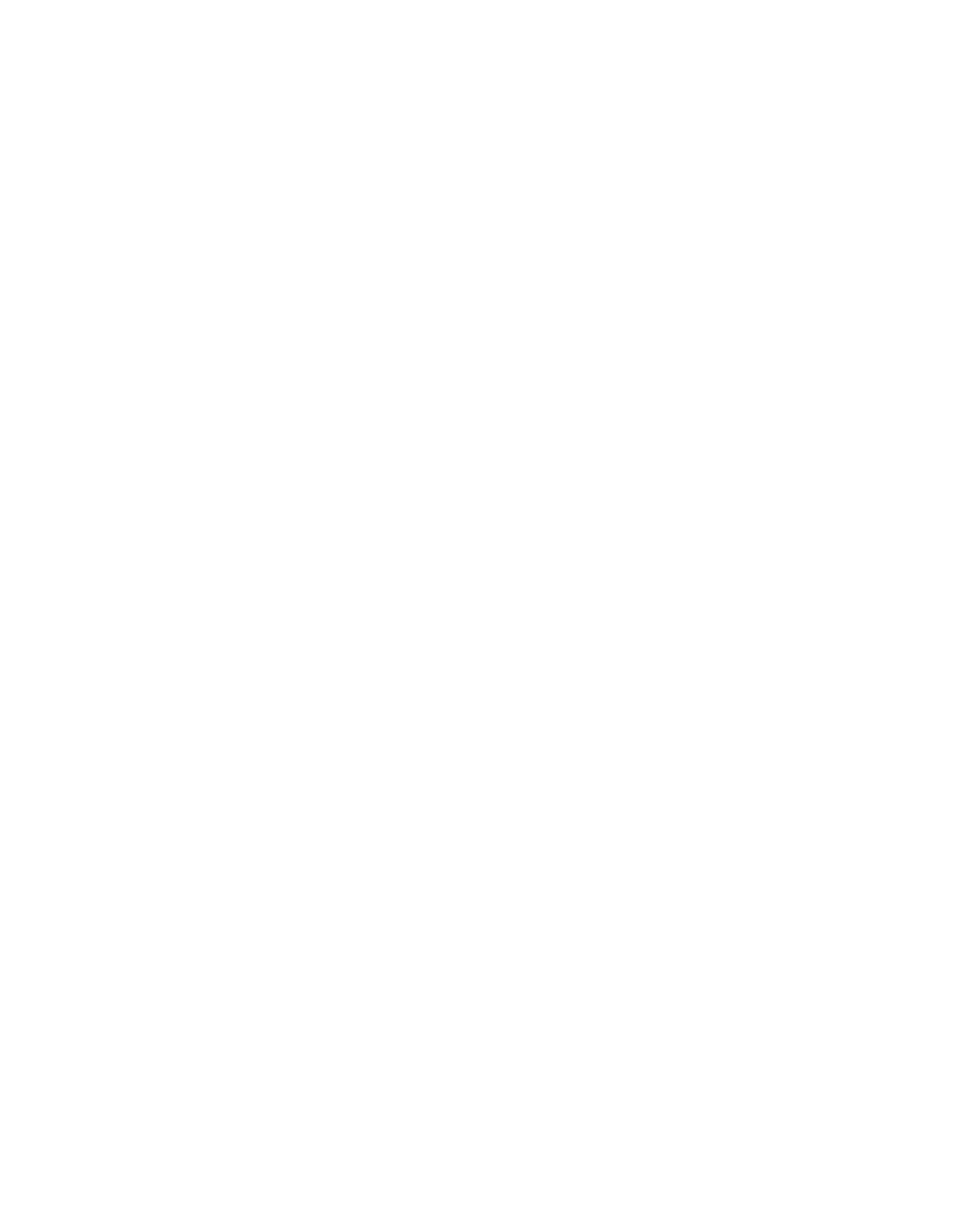- 7:08 AM 53 MCGUIRE RD/50 MCGUIRE RD
- 7:09 AM 35 MCGUIRE RD
- 7:12 AM DANIELS FARM RD @ COUNTRY CLUB RD
- 7:15 AM TRUMBULL HIGH SCHOOL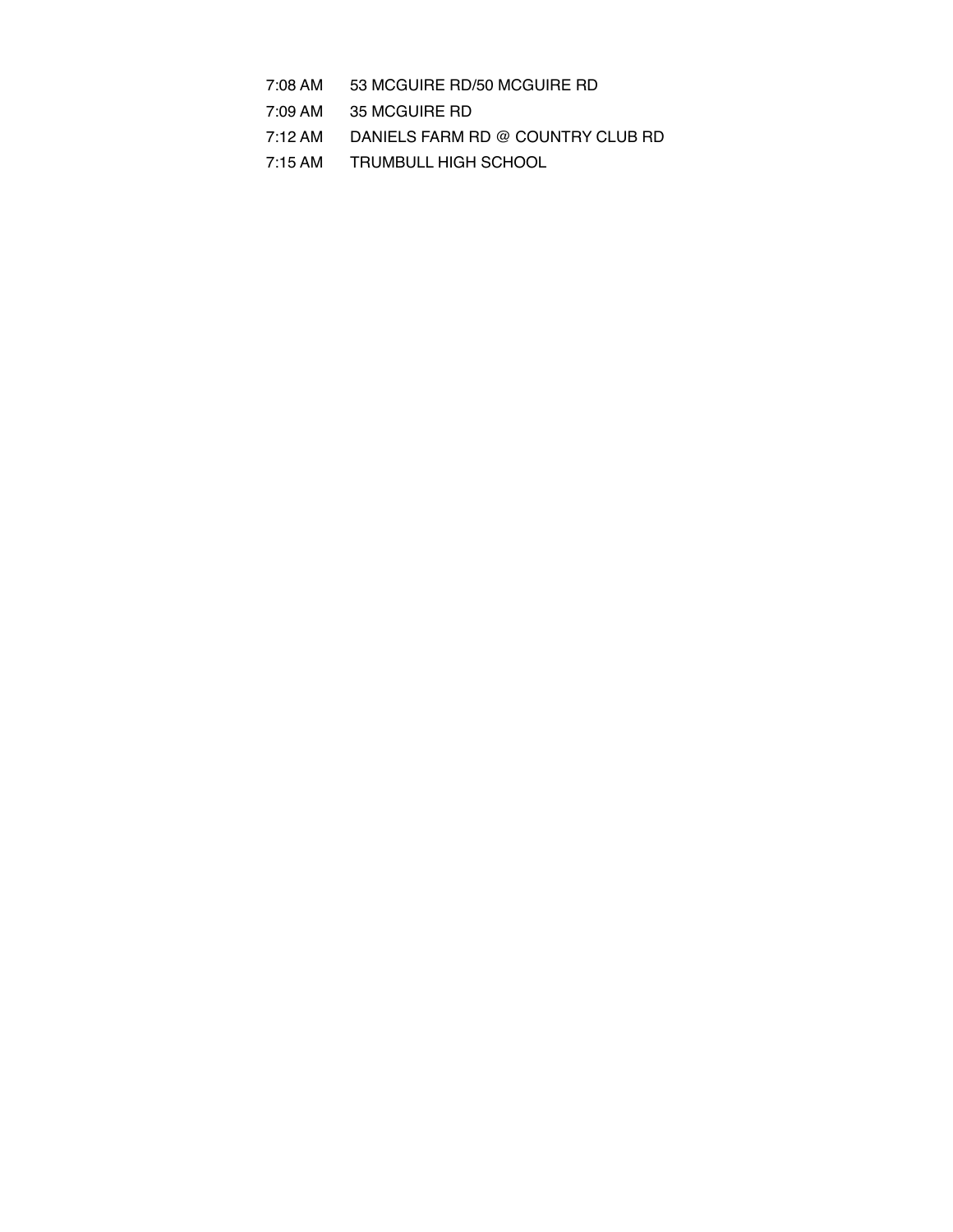### **THS 11 AM**

| 6:30 AM           | 48 SPRING HILL RD                       |
|-------------------|-----------------------------------------|
| 6:35 AM           | MADISON AVE @ JADE TREE LN              |
| 6:35 AM           | MADISON AVE @ MALLETT DR @ WESTFIELD DR |
| 6:37 AM           | 4921 MADISON AVE                        |
| 6:37 AM           | 4905 MADISON AVE/4906 MADISON AVE       |
| 6:38 AM           | 4871 MADISON AVE                        |
| 6:39 AM           | SEELEY RD @ MERRIMAC DR                 |
| 6:39 AM           | SEELEY RD @ MARINER CIR                 |
| 6:40 AM           | SEELEY RD @ COLONIAL DR                 |
| 6:41 AM           | SEELEY RD @ DEEPDENE RD                 |
| $6:42 \text{ AM}$ | VIXEN RD @ CRABAPPLE RD                 |
| 6:44 AM           | CRABAPPLE RD @ HORSE TAVERN RD          |
| 6:45 AM           | <b>HERITAGE DR @ CAPTAIN'S WALK</b>     |
| 6:46 AM           | <b>HERITAGE DR @ WENDOVER RD</b>        |
| 6:48 AM           | WESTFIELD DR @ BULL FROG LN             |
| 6:49 AM           | HORSE TAVERN RD @ POST GATE RD          |
| 6:51 AM           | FULLER RD @ BULL FROG LN                |
| 6:52 AM           | MADISON AVE @ FULLER RD                 |
| 6:54 AM           | AUTUMN RIDGE RD @ FAWN MEADOW DR        |
| 6:55 AM           | FOX RD @ AUTUMN RIDGE RD                |
| 6:58 AM           | POMONA RD @ CROCUS LN                   |
| 6:59 AM           | CROCUS LN @ WOODHAVEN DR                |
| 7:00 AM           | POMONA RD @ WOODHAVEN DR                |
| 7:02 AM           | SALEM RD @ ARGUS LN                     |
| 7:06 AM           | 27 JAMESTOWN RD                         |
| $7:15$ AM         | <b>TRUMBULL HIGH SCHOOL</b>             |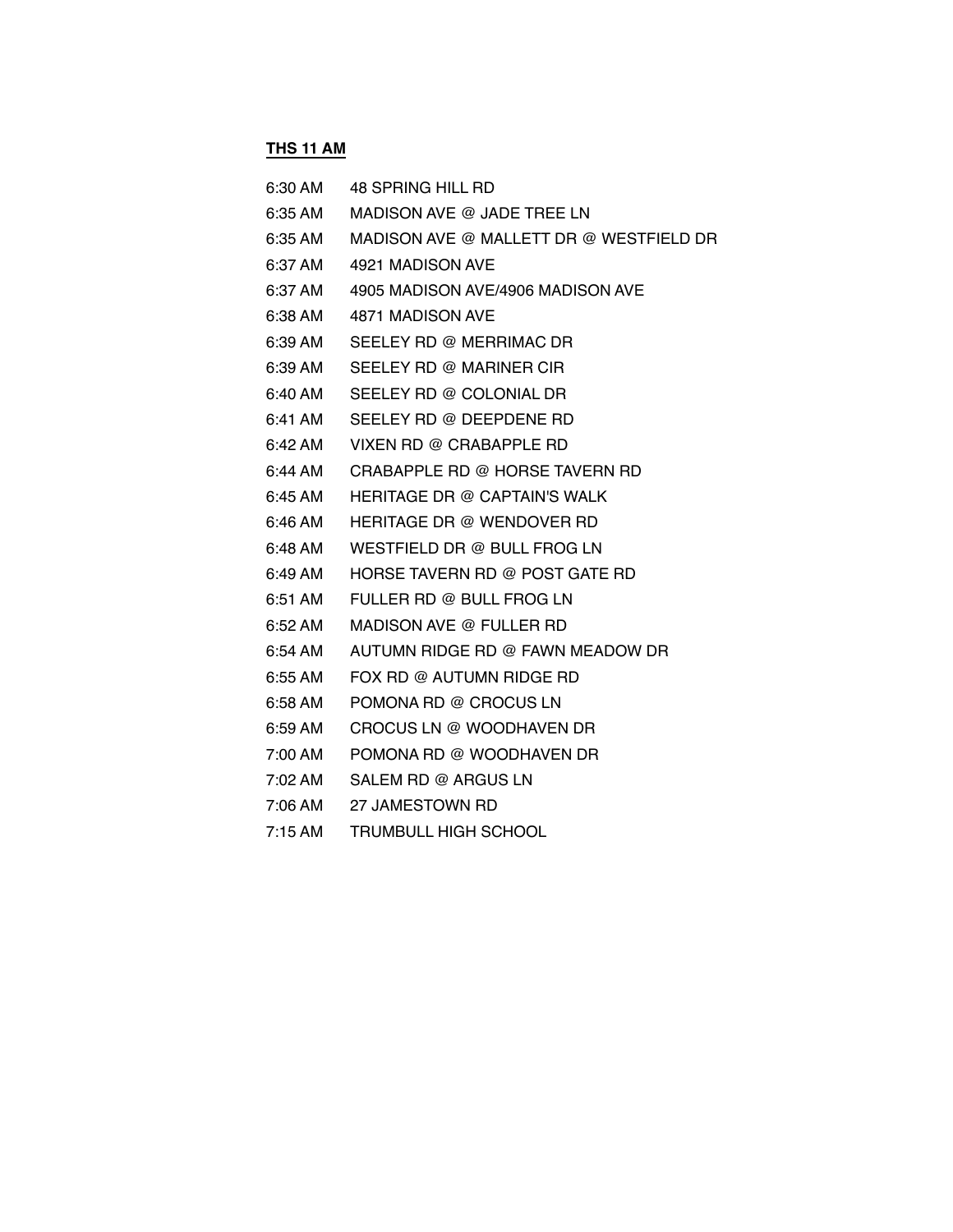### **THS 12 AM**

| 6:29 AM | 711 BOOTH HILL RD                          |
|---------|--------------------------------------------|
| 6:30 AM | 642 BOOTH HILL RD                          |
| 6:30 AM | 622 BOOTH HILL RD                          |
| 6:31 AM | BOOTH HILL RD @ MACDONALD RD               |
| 6:34 AM | FRIAR LN @ FINCHWOOD DR                    |
| 6:36 AM | HUNTINGTON TPKE @ STONES THROW             |
| 6:37 AM | HUNTINGTON TPKE @ NICHOLS FARM RD          |
| 6:38 AM | HUNTINGTON TPKE @ SHADOWOOD LN             |
| 6:40 AM | FINCHWOOD DR @ IRONWOOD RD                 |
| 6:42 AM | FOXWOOD RD @ WILDROSE LN                   |
| 6:43 AM | FOXWOOD RD @ IRONWOOD RD                   |
| 6:45 AM | IRONWOOD RD @ APPLEGATE LN                 |
| 6:46 AM | IRONWOOD RD @ CHERRYGATE LN                |
| 6:46 AM | COPPER KETTLE RD@IRONWOOD RD@NORTHFIELD DR |
| 6:48 AM | RED FOX LN @ COPPER KETTLE RD              |
| 6:50 AM | RED FOX @ GOLDEN HILL                      |
| 6:51 AM | GOLDEN HILL @ DOGWOOD LN                   |
| 6:52 AM | GOLDEN HILL @ TORY LN                      |
| 6:53 AM | TORY LN @ LOBSTERBACK RD                   |
| 6:55 AM | SHELTON RD @ POWDER MILL LN                |
| 6:56 AM | 418 SHELTON RD                             |
| 6:56 AM | SHELTON RD @ NORTH ST                      |
| 6:58 AM | BUTTERNUT LN @ NORTH ST                    |
| 6:59 AM | 220 NORTH ST                               |
| 7:01 AM | BUTTERNUT LN @ TEETER ROCK RD              |
| 7:03 AM | TEETER ROCK RD @ TURKEY MEADOW RD          |
| 7:04 AM | N STOWE PL @ PRIMROSE DR                   |
| 7:07 AM | PRIMROSE DR @ CIVKIN DR                    |
| 7:10 AM | 30 MACDONALD RD                            |
| 7:11 AM | BOOTH HILL RD @ HUNTERS LN                 |
|         |                                            |

7:15 AM TRUMBULL HIGH SCHOOL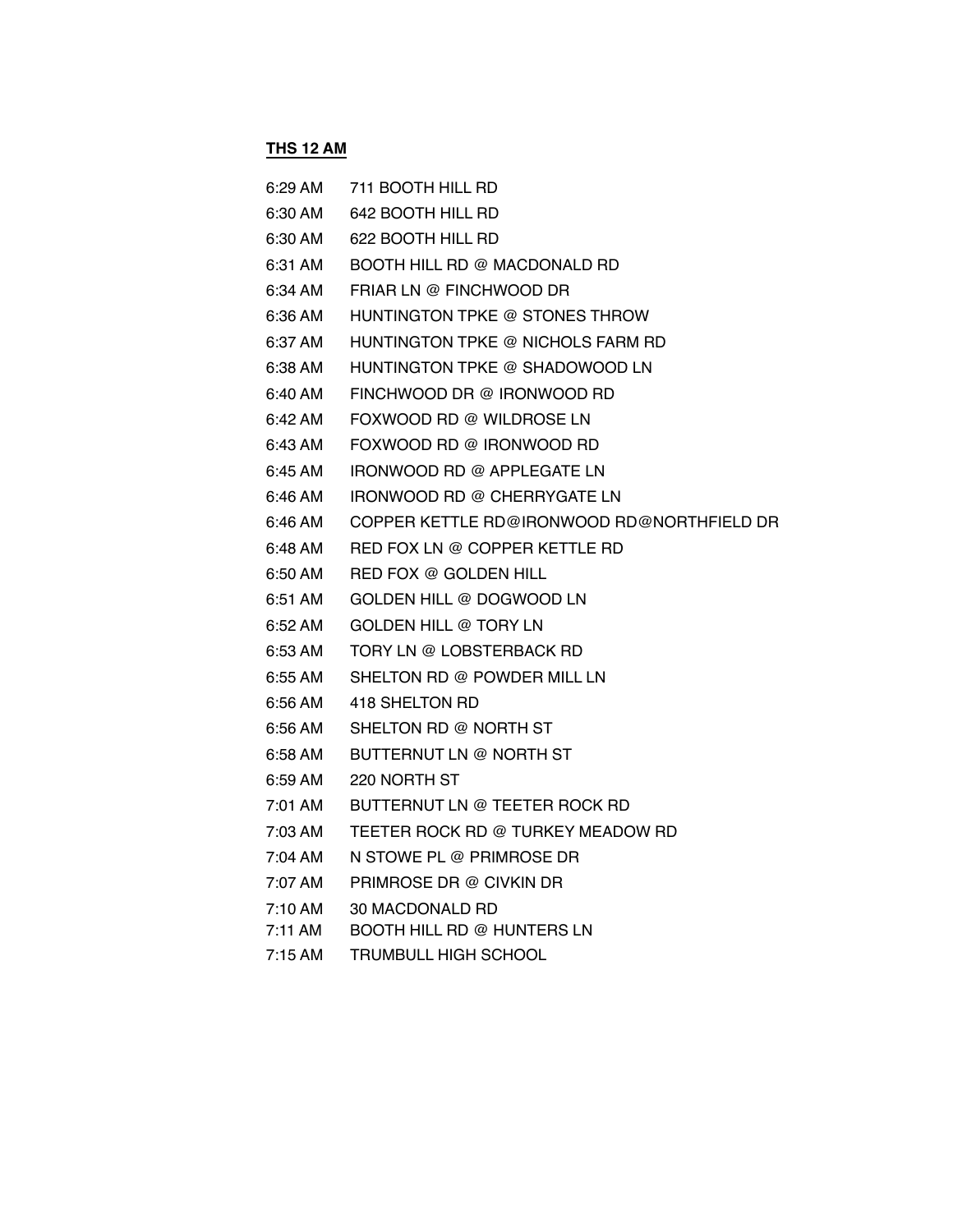### **THS 13 AM**

| 6:34 AM   | STONEHOUSE RD @ GATEHOUSE RD    |
|-----------|---------------------------------|
| 6:36 AM   | STONEHOUSE RD @ FOX RD          |
| 6:37 AM   | 332 STONEHOUSE RD               |
| 6:38 AM   | STONEHOUSE RD @ TASHUA LN       |
| 6:40 AM   | STONEHOUSE RD @ TANGLEWOOD RD   |
| 6:42 AM   | STONEHOUSE RD @ THOMAS ST       |
| 6:45 AM   | <b>184 STONEHOUSE RD</b>        |
| 6:46 AM   | TANGLEWOOD RD @ BEECHWOOD AVE   |
| 6:47 AM   | SOLAR RIDGE @ BEECHWOOD AVE     |
| 6:49 AM   | BEECHWOOD AVE @ SUNBEAM DR      |
| 6:51 AM   | TANGLEWOOD RD @ GISELLA RD      |
| 6:54 AM   | SABINA RD @ NATALIE RD          |
| 6:55 AM   | GISELLA RD @ DORIS ST           |
| 6:56 AM   | GISELLA RD @ SARENEE CIR        |
| 6:57 AM   | MAIN ST @ GOVERNOR TRUMBULL WAY |
| 6:58 AM   | MAIN ST @ WAUNETA RD            |
| 7:00 AM   | 29 WHITNEY AVE                  |
| 7:02 AM   | 130 WHITNEY AVE                 |
|           |                                 |
| 7:03 AM   | <b>175 WHITNEY AVE</b>          |
| 7:04 AM   | WHITNEY AVE @ INDIAN LEDGE DR   |
| 7:05 AM   | 475 WHITNEY AVE                 |
| 7:06 AM . | DANIELS FARM RD @ MARATHON RD   |
| 7:08 AM   | DANIELS FARM RD @ HILLSBORO RD  |
| 7:09 AM   | 1040 DANIELS FARM RD            |
| 7:09 AM   | 1035 DANIELS FARM RD            |
| 7:10 AM   | FIREHOUSE RD @ DANIELS FARM RD  |
| 7:11 AM   | DANIELS FARM RD @ WAREHAM PL    |
| 7:12 AM   | DANIELS FARM RD @ BRIDLE TRL    |

7:15 AM TRUMBULL HIGH SCHOOL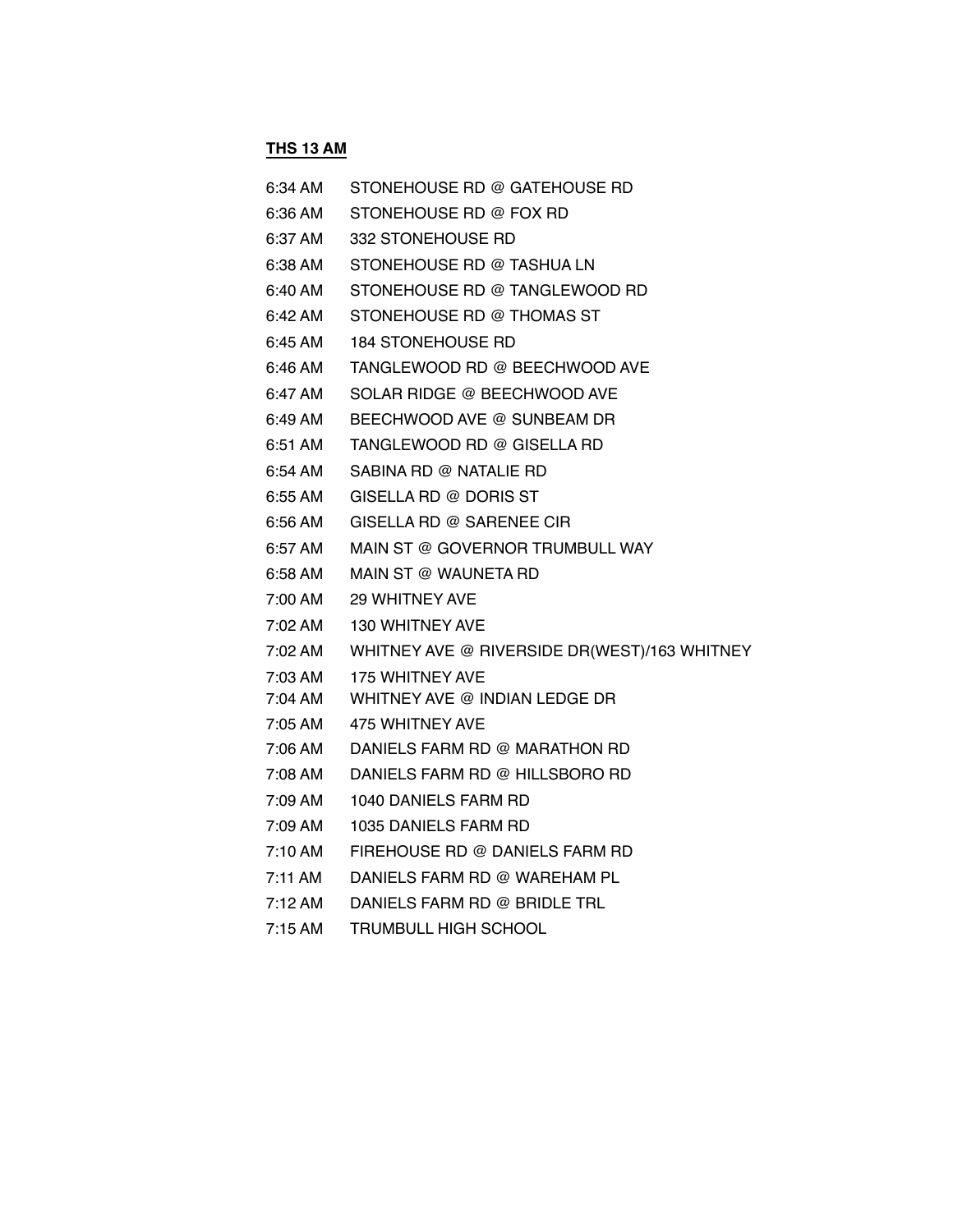# **THS 14 AM**

| 6:19 AM | BROADBRIDGE RD @ BLUEBERRY RD           |
|---------|-----------------------------------------|
| 6:24 AM | BEARDSLEY PKY @ REINER DR               |
| 6:25 AM | <b>65 BEARDSLEY PKY</b>                 |
| 6:27 AM | JUNIPER RIDGE RD @ PEPPERIDGE RD        |
| 6:29 AM | BEARDSLEY PKY @ ROUND HILL RD (EAST)    |
| 6:31 AM | REINER CIR @ OAKRIDGE RD                |
| 6:33 AM | OAKRIDGE RD @ HILLSTON RD               |
| 6:34 AM | <b>BOB WHITE LN @ QUAIL TRL</b>         |
| 6:35 AM | <b>19 QUAIL TRL</b>                     |
| 6:36 AM | LEFFERT RD @ CAROLINE ST                |
| 6:38 AM | UNITY RD @ UNITY DR                     |
| 6:39 AM | UNITY RD @ FERN CIR                     |
| 6:40 AM | 130 FERN CIR                            |
| 6:41 AM | <b>BOOTH HILL RD @ FERN CIR</b>         |
| 6:44 AM | <b>BOOTH HILL RD @ ETHEL RD</b>         |
| 6:45 AM | ROBINWOOD RD @ BOOTH HILL RD            |
| 6:48 AM | BOOTH HILL RD @ RENNISON RD             |
| 6:50 AM | ORIOLE LN @ ROBINWOOD RD                |
| 6:53 AM | COLUMBINE DR @ KENWOOD LN               |
| 6:54 AM | COLUMBINE DR @ TAMARACK CIR             |
| 6:56 AM | COLUMBINE DR @ SHAWNEE RD               |
| 6:58 AM | TANAGER LN @ OLD SAWMILL LN             |
| 6:59 AM | WISTERIA DR @ TIMBERLANE TRL            |
| 7:00 AM | TANAGER LN @ TIMERLANE TRL              |
| 7:02 AM | WASHINGTON ST @ TWITCHGRASS RD          |
|         | 7:02 AM WASHINGTON ST @ EDITH AVE       |
| 7:04 AM | TWITCHGRASS RD @ LARKSPUR DR            |
| 7:05 AM | TWITCHGRASS RD @ GREENWOOD DR           |
| 7:07 AM | <b>6 TWITCHGRASS RD</b>                 |
| 7:07 AM | 552 WHITE PLAINS RD/550 WHITE PLAINS RD |
| 7:08 AM | WHITE PLAINS RD @ WESLEY DR             |
| 7:15 AM | <b>TRUMBULL HIGH SCHOOL</b>             |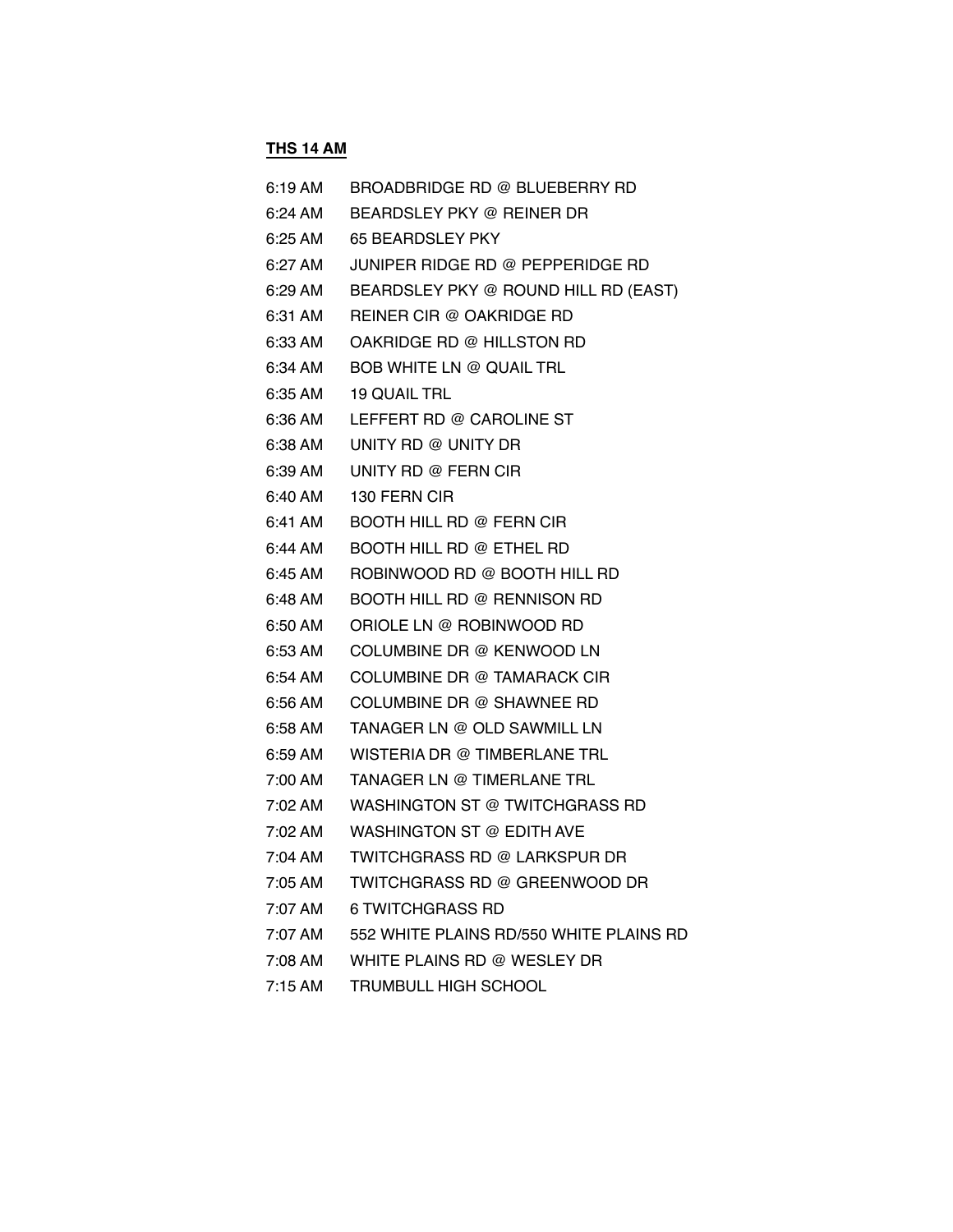# **THS 15 AM**

| 6:28 AM | COLONY AVE @ INWOOD RD            |
|---------|-----------------------------------|
| 6:29 AM | 31 COLONY AVE                     |
| 6:30 AM | COLONY AVE @ OLD ELM RD           |
| 6:32 AM | COLONY AVE @ PLUMB RD             |
| 6:33 AM | COLONY AVE @ INWOOD RD            |
| 6:34 AM | BLACKHOUSE RD @ COLONY AVE        |
| 6:35 AM | <b>BLACKHOUSE RD @ BASSICK RD</b> |
| 6:35 AM | BLACKHOUSE RD @ RANDOLPH PL       |
| 6:37 AM | <b>6 BLACKHOUSE RD</b>            |
| 6:38 AM | 5320 MAIN ST                      |
| 6:38 AM | 5278/5277 MAIN ST                 |
| 6:39 AM | PLYMOUTH AVE @ FRANCIS ST         |
| 6:41 AM | PLYMOUTH AVE @ PLUMB RD           |
| 6:42 AM | KILLIAN AVE @ FRANCIS ST          |
| 6:44 AM | 5264 MAIN ST                      |
| 6:45 AM | 5255 MAIN ST                      |
| 6:48 AM | 130 CHESTNUT HILL RD              |
| 6:49 AM | CHESTNUT HILL RD @ CANDLEWOOD RD  |
| 6:50 AM | CHESTNUT HILL RD @ FRANCIS ST     |
| 6:52 AM | 5164/5175 MAIN ST                 |
| 6:53 AM | MAIN ST @ GORHAM PL               |
| 6:54 AM | 5011 MAIN ST                      |
| 6:55 AM | OLD TOWN RD @ GUILFORD DR         |
| 6:56 AM | <b>130 SUNNYDALE RD</b>           |
| 6:57 AM | LEALAND ST @ OLD TOWN RD          |
| 6:58 AM | MAIN ST @ OCHSNER PL              |
| 7:00 AM | <b>5050 MAIN ST</b>               |
| 7:00 AM | 5038 MAIN ST                      |
| 7:01 AM | 5068/5066 MAIN ST                 |
| 7:01 AM | MAIN ST @ BONNIE VIEW DR          |
| 7:02 AM | <b>5196 MAIN ST</b>               |
| 7:03 AM | WILLIAMS RD @ KOGER RD            |
| 7:04 AM | WILLIAMS RD @ HIGHGATE RD         |
| 7:05 AM | HIGHGATE RD @ RAYNOR AVE          |
| 7:06 AM | HIGHGATE RD @ EDISON RD           |
| 7:15 AM | <b>TRUMBULL HIGH SCHOOL</b>       |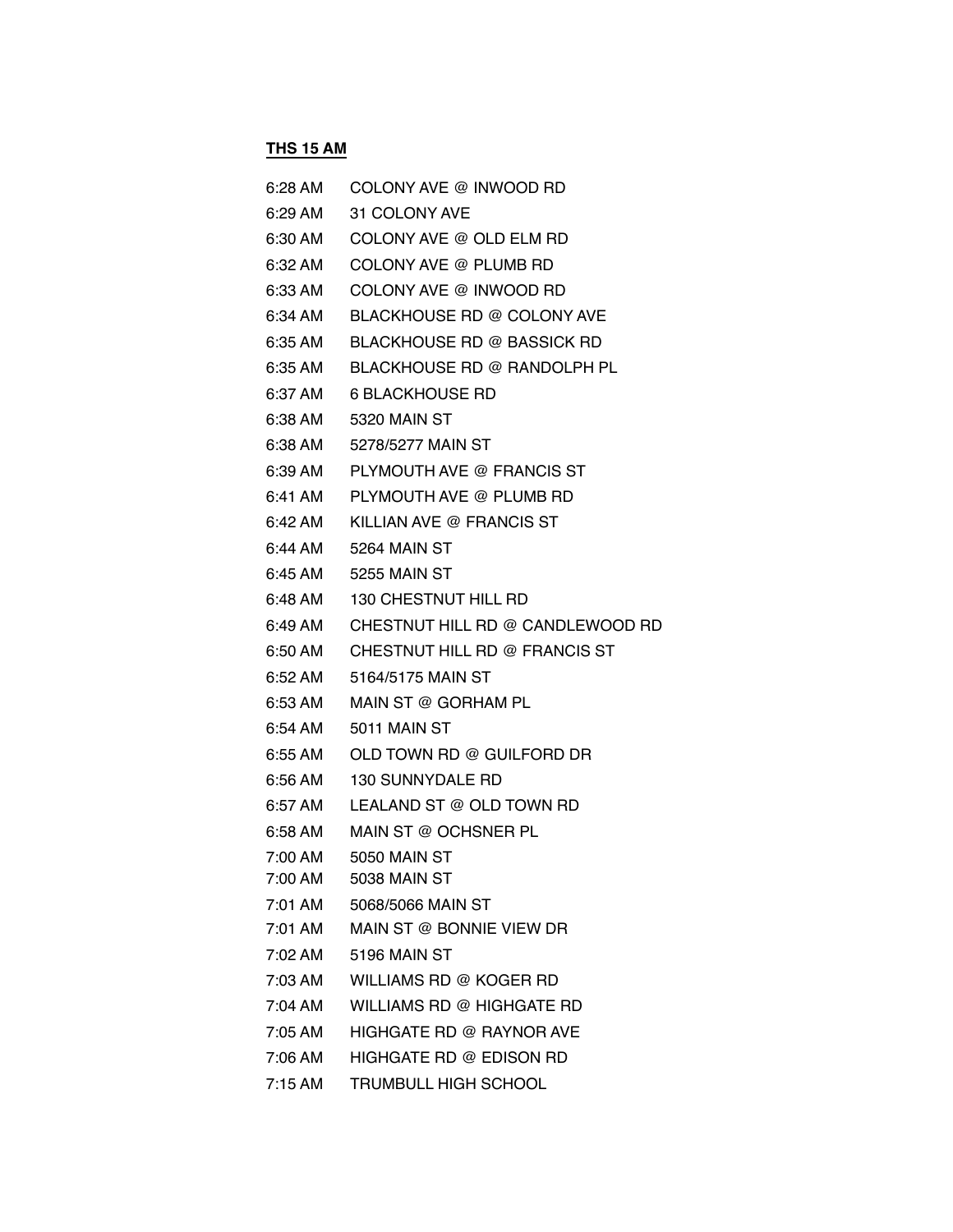#### **THS 16 AM**

| 6:14 AM           | DANIELS FARM RD @ VISTA PL       |
|-------------------|----------------------------------|
| 6:14 AM           | DANIELS FARM RD @ WARD PL        |
| 6:15 AM           | <b>15 TAITS MILL RD</b>          |
| 6:16 AM           | TAITS MILL RD @ TAIT RD          |
| 6:18 AM           | TAIT RD @ CHURCH HILL RD         |
| 6:19 AM           | WHITE PLAINS RD @ ALICE PL       |
| 6:19 AM           | 815 WHITE PLAINS RD              |
| 6:20 AM           | 795 WHITE PLAINS RD              |
| 6:21 AM           | WHITE PLAINS RD @ CEDAR CREST RD |
| 6:23 AM           | WHITE PLAINS RD @ SUNNYRIDGE PKY |
| 6:23 AM           | <b>265 WHITE PLAINS RD</b>       |
| 6:24 AM           | LINDBERG DR @ FOREST VIEW ST     |
| 6:25 AM           | FOREST VIEW ST @ SUNNYRIDGE PKY  |
| $6:25 \text{ AM}$ | FOREST VIEW ST @ BAYBERRY LN     |
| 6:27 AM           | WHITE PLAINS RD @ COTTAGE PL     |
| 6:27 AM           | WHITE PLAINS RD @ ANTHONY PL     |
| 6:28 AM           | <b>167 WHITE PLAINS RD</b>       |
| 6:34 AM           | WHITE PLAINS RD @ OAK LN         |
| 6:35 AM           | WHITE PLAINS RD @ STONEBRIDGE LN |
| 6:37 AM           | 336 WHITE PLAINS RD              |
| 6:40 AM           | 730 WHITE PLAINS RD              |
| 6:40 AM           | 738 WHITE PLAINS RD              |
| 6:41 AM           | WHITE PLAINS RD @ ROSEBUD DR     |
| 6:41 AM           | WHITE PLAINS RD @ PEQUONNOCK RD  |
| 6:43 AM           | RESERVOIR AVE @ GERALDINE PL     |
| 6:43 AM           | 3085 RESERVOIR AVE               |
| 6:44 AM           | 2855 RESERVOIR AVE               |
| 6:45 AM           | 2690/2685 RESERVOIR AVE          |
| 6:47 AM           | 2105 RESERVOIR AVE               |
| 6:47 AM           | 1230 OLD TOWN RD                 |
| 6:48 AM           | 1300 OLD TOWN RD                 |
| 6:49 AM           | OLD TOWN RD @ HORSESHOE DR       |
| 6:50 AM           | 1870 OLD TOWN RD                 |
| 6:50 AM           | 1880 OLD TOWN RD                 |
| 6:51 AM           | 1970 OLD TOWN RD                 |
| 6:51 AM           | 2070 OLD TOWN RD                 |
| 6:52 AM           | 2170 OLD TOWN RD                 |
| 6:52 AM           | 2230 OLD TOWN RD                 |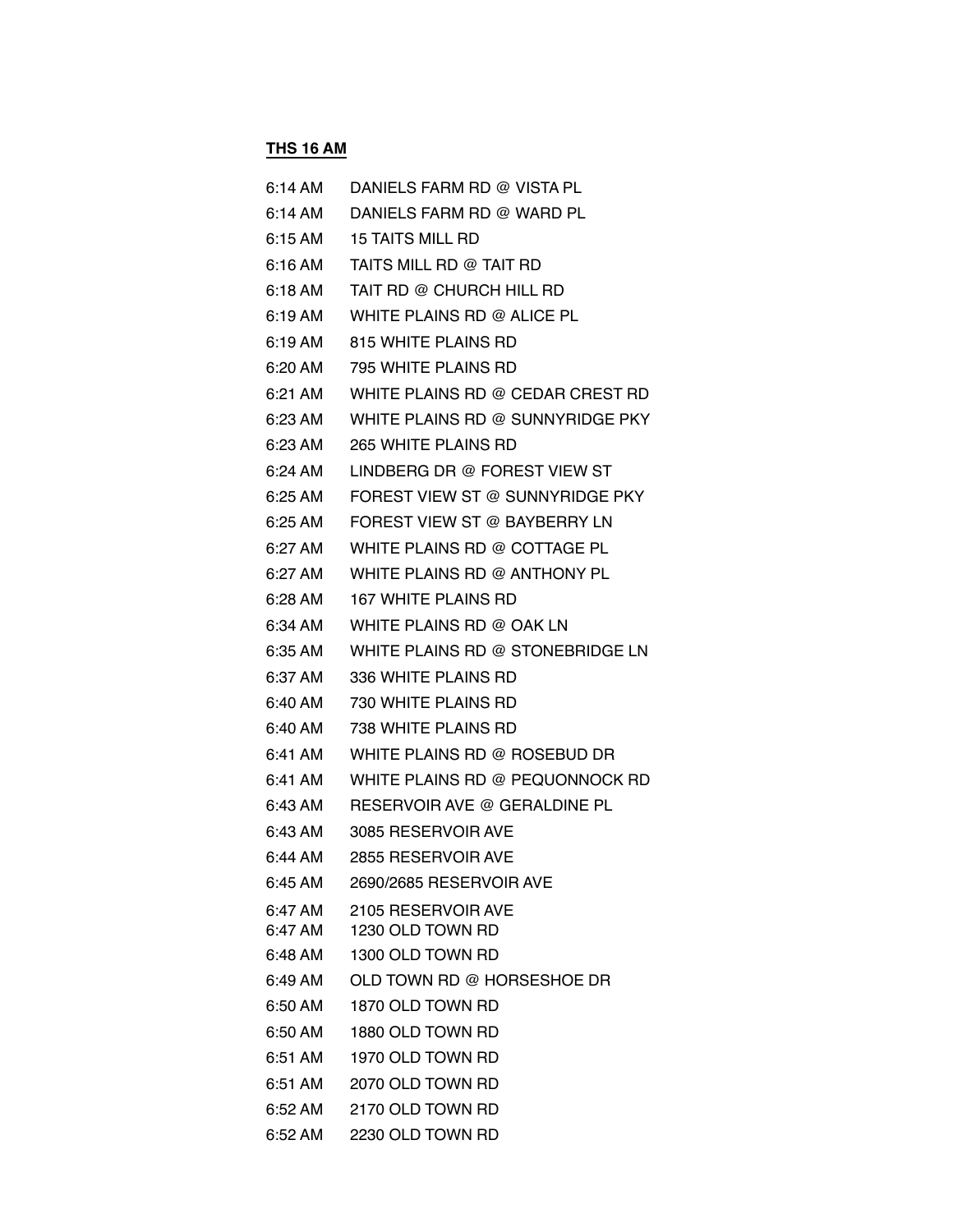- 6:53 AM FRENCHTOWN RD @ MACHALOWSKI RD
- 6:56 AM RESERVOIR AVE @ ROCKY HILL TER
- 6:59 AM RESERVOIR AVE @ WOODSIDE AVE
- 7:00 AM 2650 RESERVOIR AVE
- 7:01 AM ELBERTA AVE @ CYPRESS LN
- 7:03 AM ELBERTA AVE @ BERKSHIRE AVE
- 7:05 AM 3090 RESERVOIR AVE
- 7:06 AM 44 DANIELS FARM RD
- 7:07 AM LAUREL ST @ CLIFF VIEW DR
- 7:09 AM LITTLE PLAIN RD @ VALLEY RD
- 7:12 AM 305 DANIELS FARM RD/330 DANIELS FARM RD
- 7:15 AM TRUMBULL HIGH SCHOOL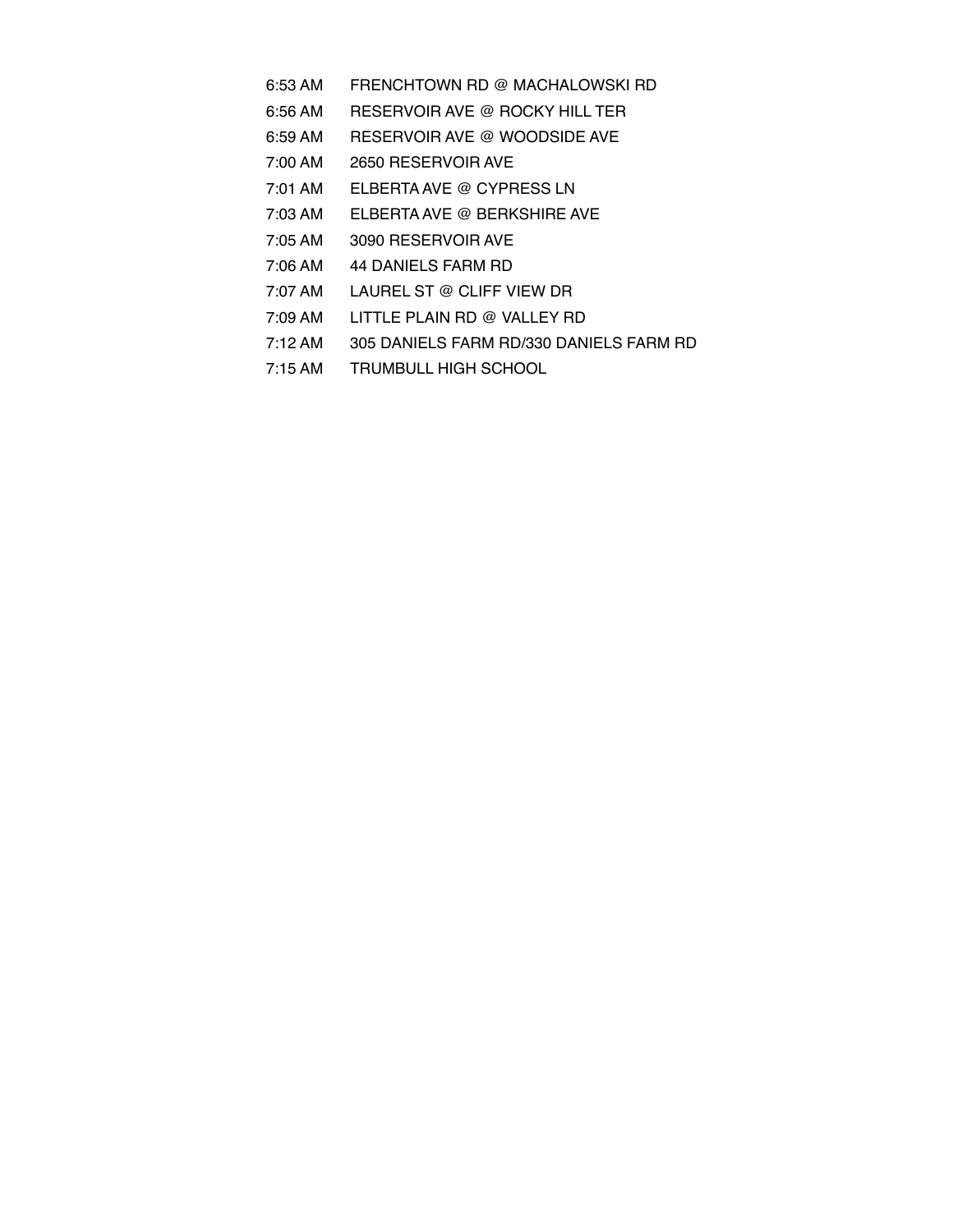### **THS 17 AM**

| 6:25 AM           | <b>GEORGE ST @ LAKE AVE</b>                 |
|-------------------|---------------------------------------------|
| $6:27 \text{ AM}$ | MULBERRY ST @ SHERMAN AVE                   |
| 6:30 AM           | ELLIOTT RD @ KINGSTON RD                    |
| 6:31 AM           | ELLIOTT RD @ MULBERRY                       |
| 6:32 AM           | ELLIOTT RD @ MITCHELL RD                    |
| 6:33 AM           | JOHNSON ST @ HISTON RD                      |
| 6:34 AM           | GARWOOD BD @ ELMSTED BD                     |
| 6:37 AM           | DAYTON RD @ OLD VILLAGE LN                  |
| 6:37 AM           | OLD VILLAGE LN @ OLD OAK RD                 |
| 6:38 AM           | OLD VILLAGE LN @ LIMERICK RD                |
| 6:40 AM           | MADISON AVE @ LIMERICK RD                   |
| 6:40 AM           | 4891 MADISON AVE                            |
| 6:41 AM           | 4871 MADISON AVE                            |
| 6:41 AM           | 4868 MADISON AVE                            |
| 6:42 AM           | CROMWELL RD @ MADISON AVE                   |
| 6:43 AM           | MADISON AVE @ HAVERHILL RD                  |
| 6:44 AM           | 4791 MADISON AVE                            |
| 6:44 AM           | 4780 MADISON AVE                            |
| 6:45 AM           | 4753 MADISON AVE/4754 MADISON AVE           |
| 6:47 AM           | MADISON AVE @ DRIFTWOOD LN                  |
| 6:47 AM           | DRIFTWOOD LN @ ALPINE RD                    |
| 6:49 AM           | 67 DRIFTWOOD LN                             |
| 6:51 AM           | DRIFTWOOD LN @ HIGHFIELD DR                 |
| 6:53 AM           | 4574 MADISON AVE                            |
| 6:54 AM           | 4555 MADISON AVE/4558 MADISON AVE           |
| 6:54 AM           | MADISON AVE @ REDCOAT LN                    |
| 6:55 AM           | MADISON AVE @ TUCKAHOE RD                   |
| 6:56 AM           | MADISON AVE @ SCATTERGOOD CIR               |
| 6:57 AM           | MADISON AVE @ REVERE LN                     |
| 6:58 AM           | 4391 MADISON AVE                            |
| 6:58 AM           | MADISON AVE @ LAFAYETTE DR                  |
| 6:59 AM           | MADISON AVE @ FAIRVIEW AVE/4339 MADISON AVE |
| 7:01 AM           | FAIRVIEW AVE @ TULIP ST                     |
| 7:02 AM           | LINDEN AVE @ SPRUCE ST                      |
| 7:15 AM           | TRUMBULL HIGH SCHOOL                        |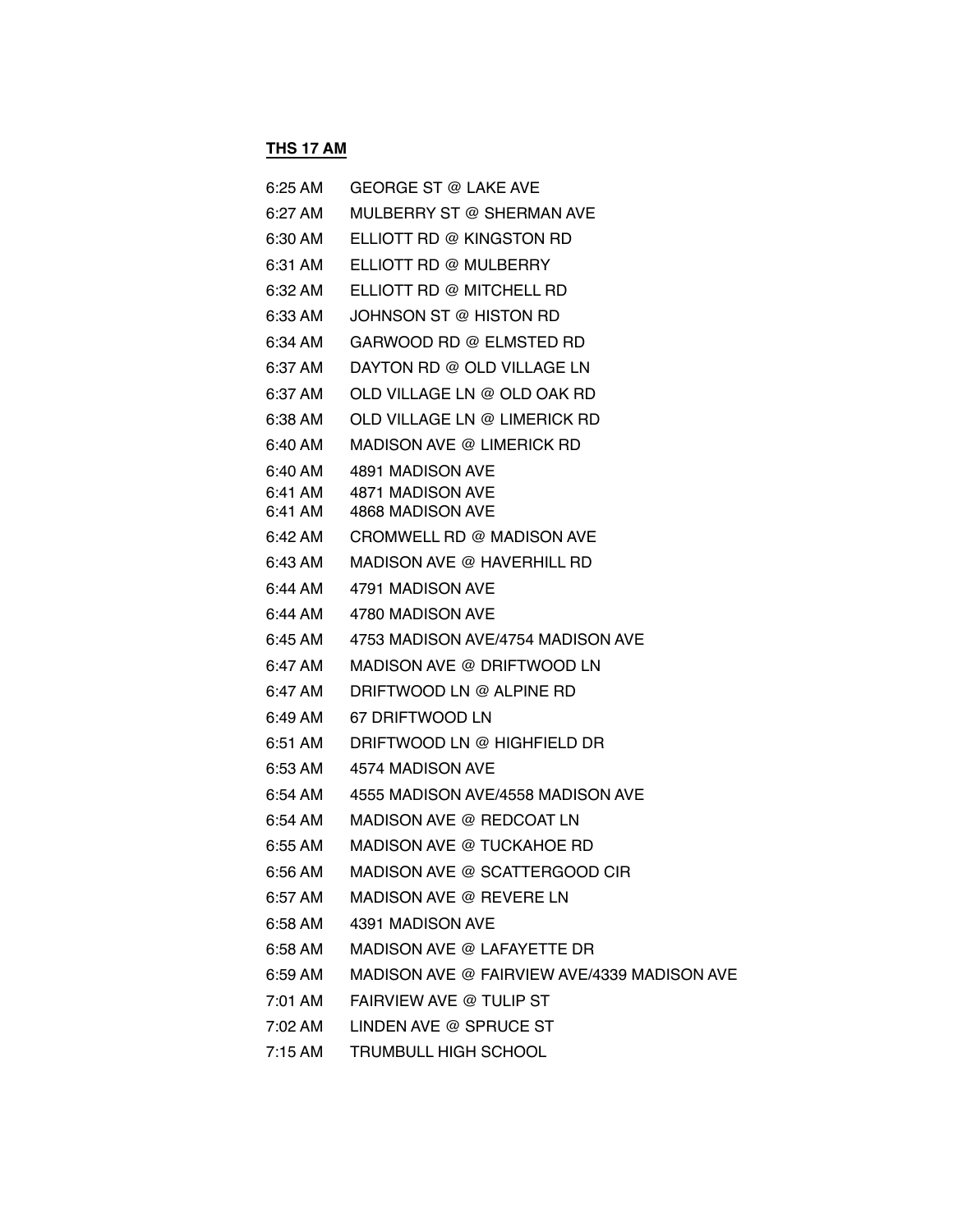### **THS 18 AM**

| 6:28 AM                       | MAIN ST @ MAYFIELD DR                                                     |
|-------------------------------|---------------------------------------------------------------------------|
| 6:30 AM                       | ALDEN AVE @ FLINT ST                                                      |
| 6:32 AM                       | <b>BONITA AVE @ PLEASANT ST</b>                                           |
| 6:34 AM<br>6:35 AM<br>6:35 AM | <b>BONITA AVE @ LOCUST ST</b><br>169 CHURCH HILL RD<br>123 CHURCH HILL RD |
| 6:36 AM                       | OLD CHURCH HILL RD @ EDGEWOOD AVE                                         |
| 6:37 AM                       | 29 CHURCH HILL RD                                                         |
| 6:40 AM                       | 50 MIDDLEBROOKS AVE                                                       |
| 6:40 AM                       | MIDDLEBROOKS AVE @ CROWN ST                                               |
| 6:42 AM                       | MIDDLEBROOKS AVE @ GRANITE PL                                             |
| 6:44 AM                       | PALISADE AVE @ POPLAR ST                                                  |
| 6:46 AM                       | BONITA AVE @ CHURCH HILL RD                                               |
| 6:46 AM                       | CHURCH HILL RD @ HARDY LN                                                 |
| 6:47 AM                       | CHURCH HILL RD @ WOODLAWN DR                                              |
| 6:49 AM                       | CHURCH HILL RD @ ROCKLAND RD                                              |
| 6:51 AM                       | CHURCH HILL RD @ NORWOOD TER                                              |
| 6:51 AM                       | CHURCH HILL RD @ REXVIEW CIR                                              |
| 6:52 AM                       | 500 CHURCH HILL RD                                                        |
| 6:53 AM                       | EDISON RD @ RICHARDS PL                                                   |
| 6:53 AM                       | EDISON RD @ MOORLAND RD                                                   |
| 6:54 AM                       | ARDEN RD @ EDISON RD                                                      |
| 6:57 AM                       | WINDY RIDGE @ ARDEN RD                                                    |
| 6:58 AM                       | ARDEN RD @ WHALLEY RD                                                     |
| 6:59 AM                       | WHALLEY RD @ WOOLSLEY AVE                                                 |
| 7:02 AM                       | SUNNYCREST RD @ LAWRENCE RD                                               |
| 7:02 AM                       | LAWRENCE RD @ ARDEN RD                                                    |
| 7:04 AM                       | JUDD PL @ SUZANNE CIR                                                     |
| 7:05 AM                       | SUZANNE CIR @ MOORLAND RD                                                 |
| $7:06$ AM                     | LAWRENCE RD @ SUZANNE CIR SOUTH                                           |
| 7:08 AM                       | GERALDINE CIR @ GERALDINE PL                                              |
| $7:12 \text{ AM}$             | DANIELS FARM RD @ ALDO LN                                                 |
| $7:12 \text{ AM}$             | 324 DANIELS FARM RD                                                       |
| $7:15$ AM                     | <b>TRUMBULL HIGH SCHOOL</b>                                               |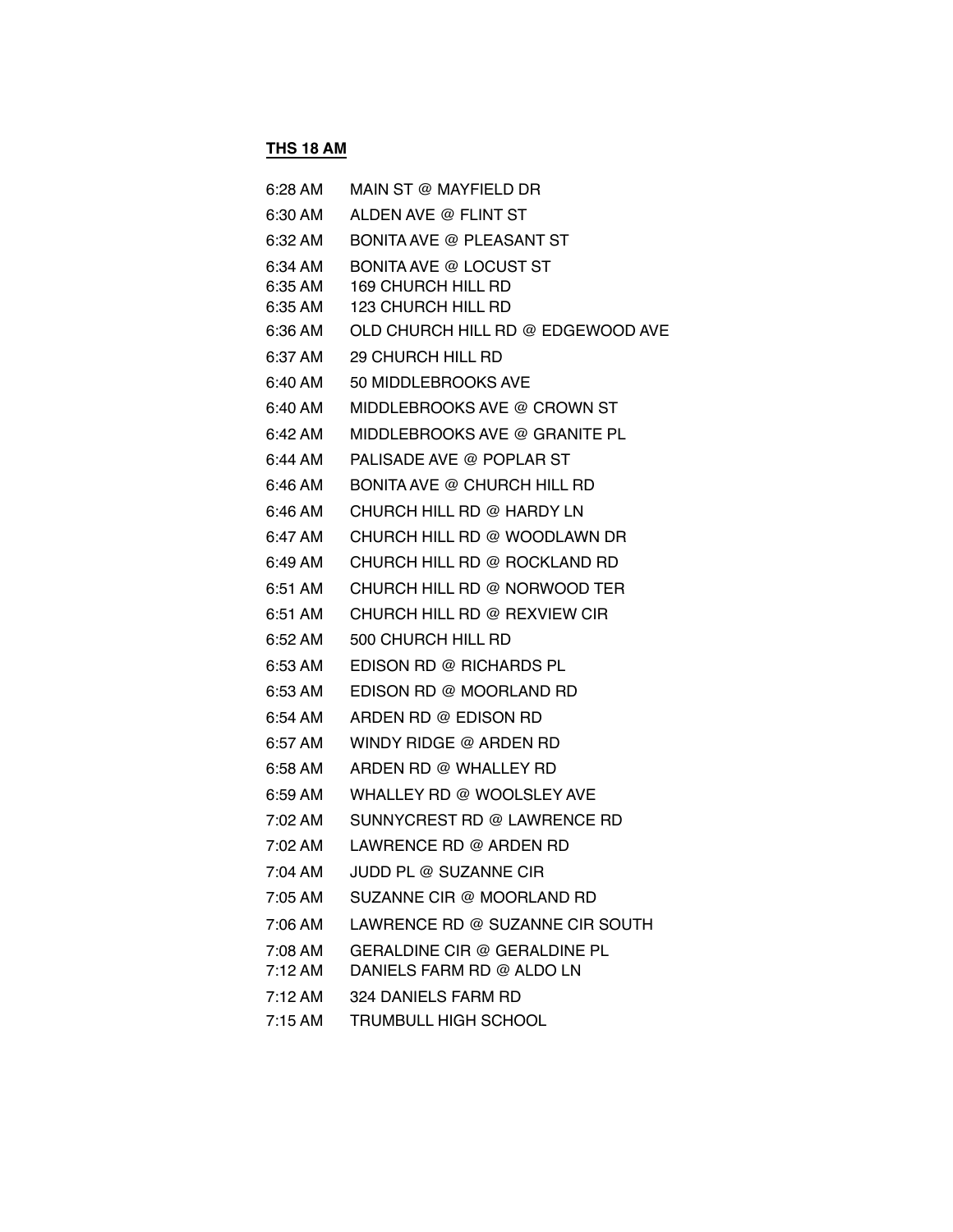### **THS 19 AM**

| 6:38 AM   | UNITY RD @ SAYBROOK RD           |
|-----------|----------------------------------|
| 6:39 AM   | UNITY RD @ WINDMILL LN           |
| 6:43 AM   | GREEN RIDGE RD @ RENNISON RD     |
| 6:44 AM   | <b>18 RENNISON RD</b>            |
| $6:45$ AM | BOOTH HILL RD @ PACHAUG RD       |
| 6:46 AM   | BOOTH HILL RD @ HILLANDALE TER   |
| 6:48 AM   | ROUND RIDGE TRL @ SKYVIEW DR     |
| 6:49 AM   | SKYVIEW DR @ HILLANDALE TER      |
| 6:50 AM   | 31 OLD GREEN RD                  |
| 6:51 AM   | <b>2373 HUNTINGTON TPKE</b>      |
| 6:52 AM   | 2426/2427 HUNTINGTON TPKE        |
| 6:54 AM   | 262 PINEWOOD TRL                 |
| 6:54 AM   | PINEWOOD TRL @ BEAR DEN RD       |
| 6:55 AM   | 208 PINEWOOD TRL                 |
| 6:57 AM   | 138 PINEWOOD TRL                 |
| 6:57 AM   | 85 PINEWOOD TRL                  |
| 6:59 AM   | PINEWOOD TRL @ W MISCHA RD       |
| 7:00 AM   | E LAKE RD @ SOUTHGATE RD         |
| 7:02 AM   | WEST LAKE RD @ PALMER TRL        |
| 7:03 AM   | WEST LAKE RD @ OLD SAW MILL RD   |
| 7:05 AM   | COVE PT @ W LAKE RD              |
| 7:06 AM   | 77 OLD DIKE RD                   |
| 7:07 AM   | 85 OLD DIKE RD                   |
| 7:08 AM   | 121 OLD DIKE RD                  |
| 7:08 AM   | 162 OLD DIKE RD                  |
| 7:09 AM   | 193 OLD DIKE RD                  |
| 7:11 AM   | <b>HEMLOCK TRL @ BEAR DEN RD</b> |
| 7:13 AM   | 117 STROBEL RD                   |
| $7:15$ AM | <b>TRUMBULL HIGH SCHOOL</b>      |